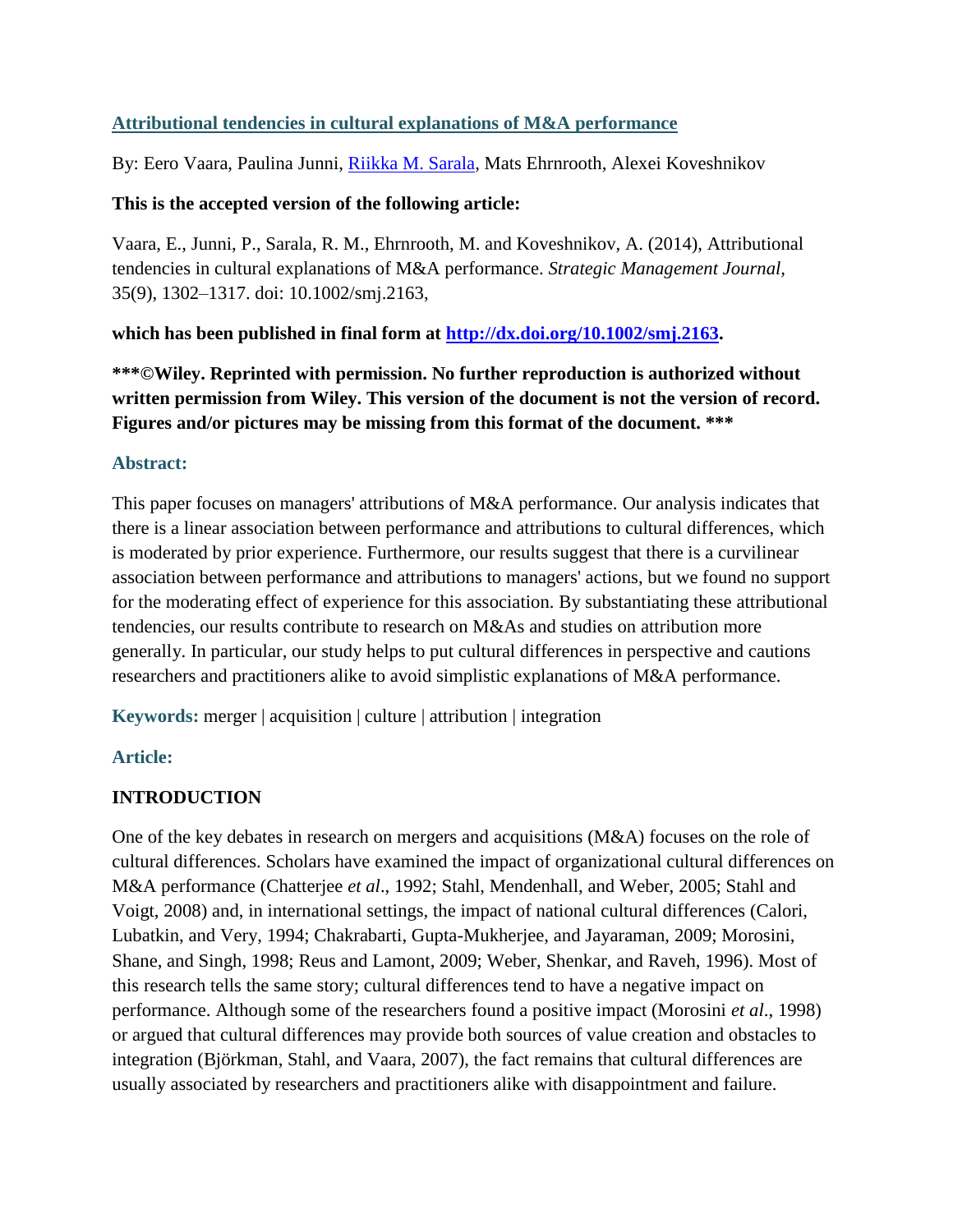In this paper, we want to add to this discussion by elucidating the attributional tendencies related to cultural differences and M&A performance. In a nutshell, we focus on the way in which success or failure is attributed to the actions of managers or to cultural differences. This is an important issue for several reasons. Cultural differences may serve as convenient targets for attribution—"easy explanations"—compared with other more complex causes of success. Thus, the focus on cultural differences alone can unduly simplify the ways in which we conceptualize the factors that explain success or failure (King *et al*., 2004). Moreover, attributions to cultural differences can be (mis)used as political tools for self-serving purposes. In particular, managers may be tempted to reduce their own responsibility for failure by "blaming" cultural differences; the opposite tendency can be expected in successful cases (Vaara, 2002). Methodologically, such attributional tendencies may create biases in research with significant implications for our knowledge of M&As (Stahl and Voigt, 2008; Teerikangas and Very, 2006).

To better understand these tendencies, we draw on attribution theory (Heider, 1958; Kelley, 1967; Weiner, 1979). Attribution theory provides a useful theoretical basis for analysis of explanations of success and failure, and it has also been applied in management studies (Bettman and Weitz, 1983; Hayward, 2002; Hayward and Shimizu, 2006; Martinko, Harvey, and Dasborough, 2011; Nishii, Lepak, and Schneider, 2008). With a few exceptions (Billett and Qian, 2008; Vaara, 2002), research on M&As has, however, focused little attention on attributions. In particular, there is scant systematic evidence of the attributional tendencies associated with cultural differences.

This leads us to formulate our research question as follows: Do managers' explanations of M&A performance reflect biases toward cultural differences and/or their own actions? In line with attribution theory, we first examine whether perceptions of failure lead to increasing attributions to cultural differences and whether perceptions of success increase attributions to management's actions. We then examine whether these tendencies could be curvilinear instead of linear, which would reflect biases in cases of both extreme success and failure. Finally, we focus on the question of whether the experience of previous M&As strengthens these tendencies.

# **ATTRIBUTION THEORY AND HYPOTHESIS DEVELOPMENT**

#### **The relationship between performance and causal attributions**

Attribution theory aims to understand causal explanations for specific events and phenomena (Heider, 1958; Kelley, 1967; Reisenzein and Rudolph, 2008; Weiner, 1979, 2008). It postulates that people have an ingrained need to understand and control their environments and thus try to develop causal explanations for significant events. The theory argues for a general tendency to attribute success to internal causes (people's own actions or abilities, i.e., causes controlled by the individual) and, correspondingly, a tendency to explain failure by reference to external causes (i.e., causes over which the individual has little control) (Heider, 1958; Kelley, 1971).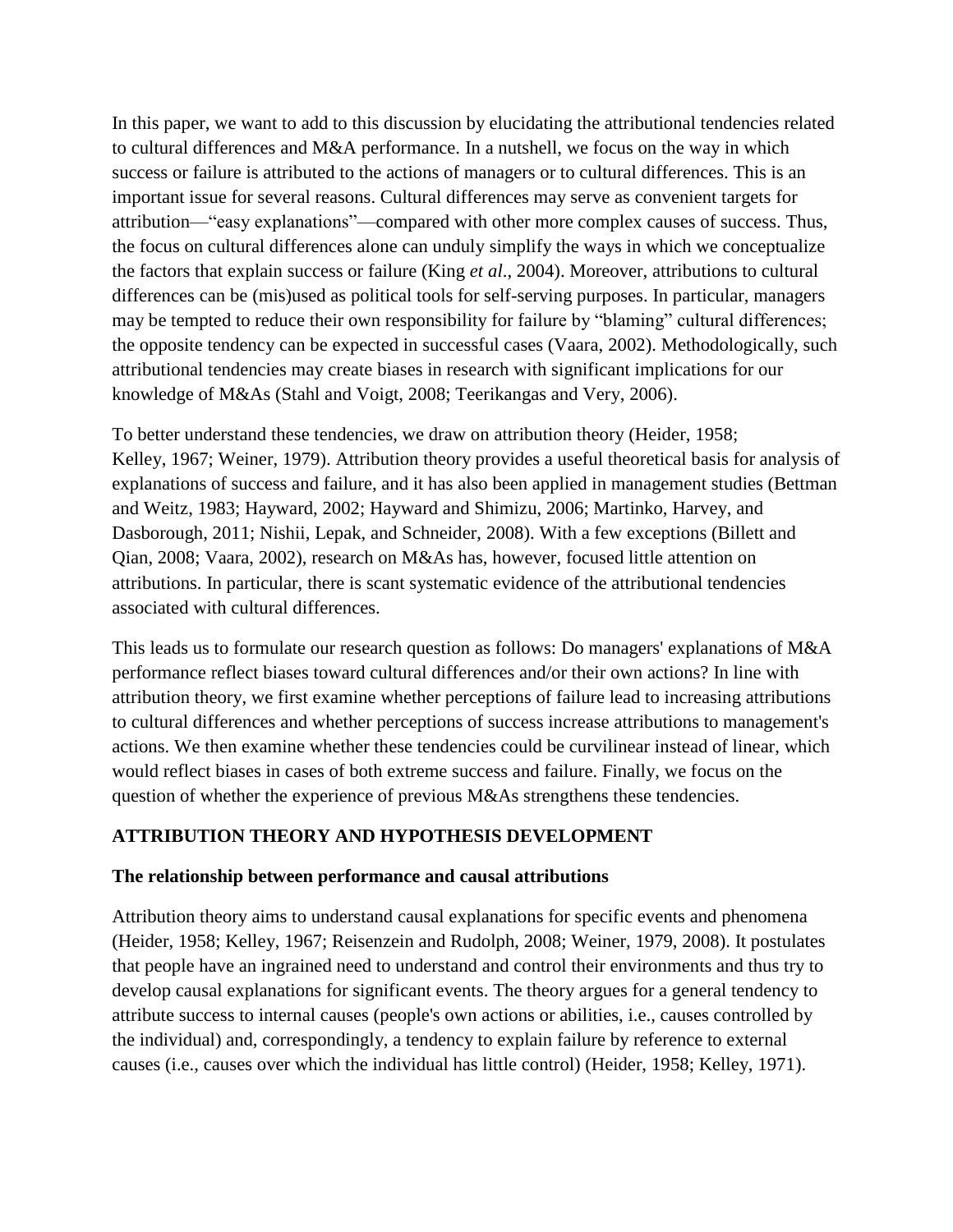There are two explanations for such attribution biases. First, the psychological explanation states that organizational actors make causal attributions in order to protect their self-esteem, to maintain their sense of mastery over their environment, and to reduce cognitive dissonance (Bettman and Weitz, 1983; Staw, McKechnie, and Puffer, 1983). Second, the political explanation suggests that causal attributions are also utilized to enhance the esteem of actors by projecting a favorable self-image to others. For example, executives tend to take credit for corporate performance and blame outside events in the event of failure (Bettman and Weitz, 1983; Salancik and Meindl,1984). Similarly, board members tend to be divided on the basis of whether they are inside or outside board members; the former tend to attribute responsibility for negative performance to industry and market conditions, whereas the latter attribute it to top management (Schaffer, 2002).

Management and organizational scholars have used attribution theory in various types of studies (Bettman and Weitz, 1983; Hayward, 2002; Hayward and Shimizu, 2006; Jordan and Audia, 2012; Mantere *et al*., 2013; Nishii *et al*., 2008). However, a recent review makes the point that this theory is still underutilized considering its potential and ability to explain important sociopsychological phenomena (Martinko*et al*., 2011). We argue that this is especially true in research on M&As. While attributions have received little attention in studies of M&As, a few studies nevertheless provide interesting insights into attributions in general and attributions to cultural differences in particular. Hayward and Shimizu (2006) showed that managers are more likely to admit failure and divest a target unit when they can do so without incriminating themselves. Billett and Qian (2008) provided evidence of self-attribution biases and overconfidence in M&As. Their analysis suggested that if managers experienced success in prior M&As, they attributed it to their own ability even when it was due to chance; this made them overconfident, and could eventually result in negative outcomes in subsequent deals. Furthermore, Vaara (2002) demonstrated that managers use a number of discursive strategies to deal with the sociopsychological pressures related to success and/or failure; these include tendencies to attribute success to one's own actions and failure to cultural differences.

Hence, although there are good reasons for expecting that the attributions by managers of success and failure in M&As are likely to reflect attributional biases, these tendencies need to be tested in a systematic way. Accordingly, we first propose that managers emphasize the importance of their own actions in successful cases and in turn downplay them in cases of failure. Our first hypothesis, therefore, states the following:

*Hypothesis 1a: M&A performance is positively associated with causal attributions to managerial agency*.

Second, we expect that managers attribute failure to cultural differences. We thus formulate our second hypothesis as follows: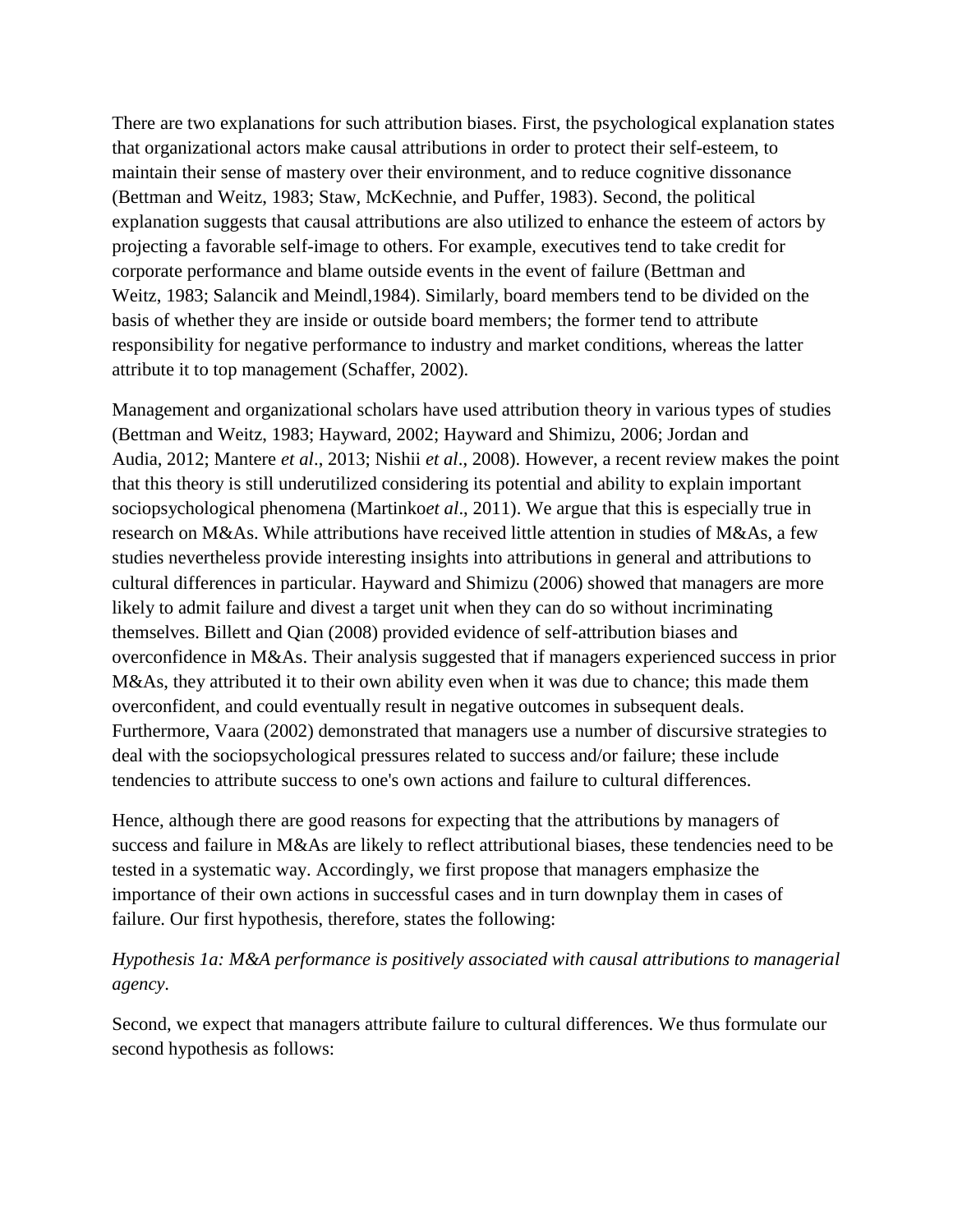# *Hypothesis 2a: M&A performance is negatively associated with causal attributions to cultural differences*.

While attribution research has emphasized the use of self-serving attributions to avert blame and to enhance self-confidence, recent studies have questioned the pervasiveness of self-serving attributions (Hodkins and Liebeskind, 2003; Lee and Robinson, 2000; Lee and Tiedens, 2001; Schlenker, Pontari, and Christopher, 2001; Tomlinson, Dineen, and Lewicki, 2004). For instance, in their study of managers' accounts of negative outcomes (a hypothetical salary freeze), Lee and Robinson (2000) found that managers made more internal causal attributions to factors that were under their control (subject to their own effort and behavior) than to external factors that were not under their control (the situation). They argued that, in an organizational setting, individuals have multiple motivations that impact causal attributions. On the one hand, individuals are motivated to avert blame and to bolster their self-esteem in cases of failure. On the other hand, they also wish to project a sense of power and control. Attributing failure to internal rather than external factors bestows individuals with a sense of control over the situation, and reduces feelings of helplessness (Homsma *et al*., 2007). The need to project a sense of being in control to oneself and to others rather than one of being powerless can lead managers in cases of failure to make internal attributions to indicate that they can take charge of the situation and intervene in the future to improve the negative situation (Lee and Robinson, 2000; Lee and Tiedens, 2001). In contrast, external self-serving attributions can make the account-givers seem "deceptive, self-absorbed, and ineffectual; they are viewed as unreliable social participants with flawed character" (Schlenker *et al*., 2001: 15).

These researchers have also reflected upon whether the nature of self-serving attributions is dependent on positions of different status (Lee, 1997; Lee and Robinson, 2000; Lee and Tiedens, 2001). More specifically, for actors in high-status roles the motivation to appear powerful and in control can be more salient than the need to avert blame, making them more likely to attribute failure to internal causes (Lee, 1997; Lee and Robinson, 2000; Lee and Tiedens, 2001). Hence, managers, knowing that their actions will be evaluated and assessed, may assume greater responsibility for extremely unsuccessful acquisitions. We suggest that the tendency to assume responsibility for failure will be strongest in extreme cases of significant underperformance, because in these situations the need of managers to project that they are in control and can take corrective action is strongest. In this situation, self-serving (external) attributions, for example, to cultural differences, are also more likely to be the subject of critical examination (Lee and Robinson, 2000), thereby posing the risk that managers will be perceived as powerless or ineffectual. Hence, we propose the following curvilinearity hypotheses. These represent competing hypotheses for the linear Hypotheses 1a and 2a presented earlier.

*Hypothesis 1b: There will be a U-shaped curvilinear relationship between managerial attributions of M&A performance to managerial actions such that attributions to managerial agency are highest at extremely high and low levels of performance*.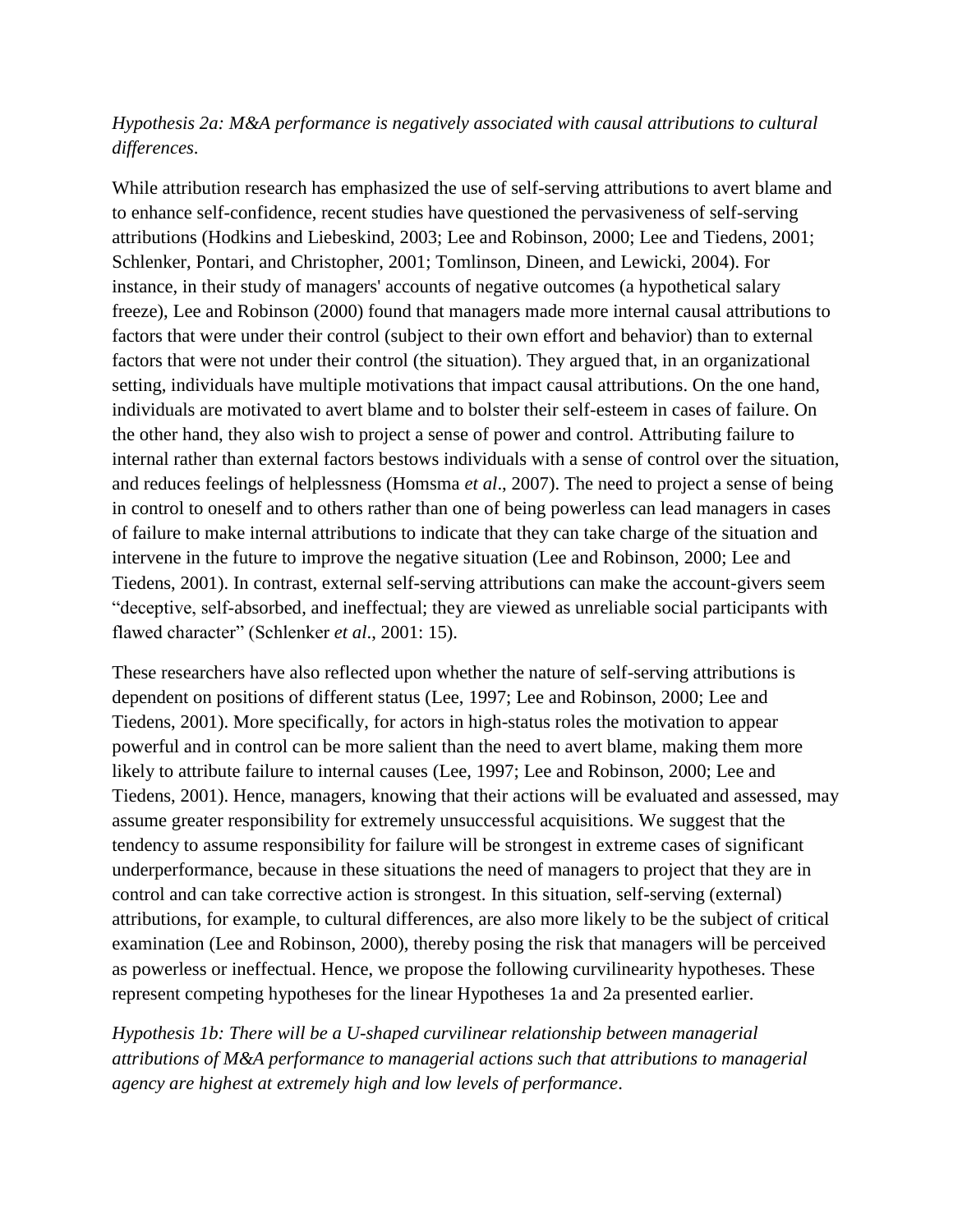*Hypothesis 2b: There will be an inverse U-shaped curvilinear relationship between managerial attributions of M&A performance to cultural differences such that attributions to cultural differences are lowest at extremely high and low levels of performance*.

#### **The moderating impact of acquisition experience**

If and when these attributional tendencies characterize managers' explanations of success and failure—either linearly (Hypotheses 1a and 2a) or curvilinearly (Hypotheses 1b and 2b) as suggested in the above hypotheses—it is important to examine whether prior experience impacts these associations. Although experience can help to provide more nuanced explanations of success and failure and thus in principle mitigate biases, insights from attribution research suggest that the attributional tendencies may actually strengthen with experience as people learn to explain success and failure in particular ways.

Studies indicate that attributions of success by individuals to their own ability tend to increase over time (Bandura, 1997; Schunk, 1994; Weiner, 1992). In particular, prior attributions of success to internal factors, such as skills and abilities, have been found to increase overconfidence (Duncan and McAuley, 1993; Schunk and Gunn, 1986; Weiner, 1992). For example, in educational research, it was found that students' attributions of performance tended to become more personally flattering and comforting as the school semester progressed (Arkin, Detchon, and Maruyama, 1981). Similarly, it was shown in finance that when analysts and managers experienced initial success, they tended to become overconfident in their subsequent entry and investment choices (Camerer and Lovallo, 1999; Hilary and Menzly,2006; Malmendier and Tate, 2005, 2008). In the M&A context, Billett and Qian (2008) found evidence indicating that managers with greater acquisition experience were more likely to attribute M&A success to internal factors, which increased their self-attribution biases and caused them to become overconfident. This line of reasoning is also supported by studies of learning in organization studies. In particular, March and Sutton (1997) argued that managers who make it to the top are likely to be biased about their experiences of success; this leads them to be overconfident about the impact of their own actions. As managers involved in M&As are usually top managers, they may be individuals who are especially likely to attribute success to internal causes; i.e., to explain successful acquisition with their own managerial action.

Concerning external attributions, attributions of poor performance to external factors may also increase with experience. This is in line with attribution theory, according to which experience increases an individual's awareness about external factors that can potentially impact performance, thereby making these external factors more salient (Kelley, 1973). Accordingly, Smither *et al*. (1986) argued that as experience increases, actors develop an appreciation for the difficulties in the external environment and as a result make more external attributions; however, their results did not support this hypothesis. Mitchell and Kalb (1982) found that experience increased the tendency of supervisors to attribute failure to external factors (the work environment) because it made the impact of the work environment more salient to the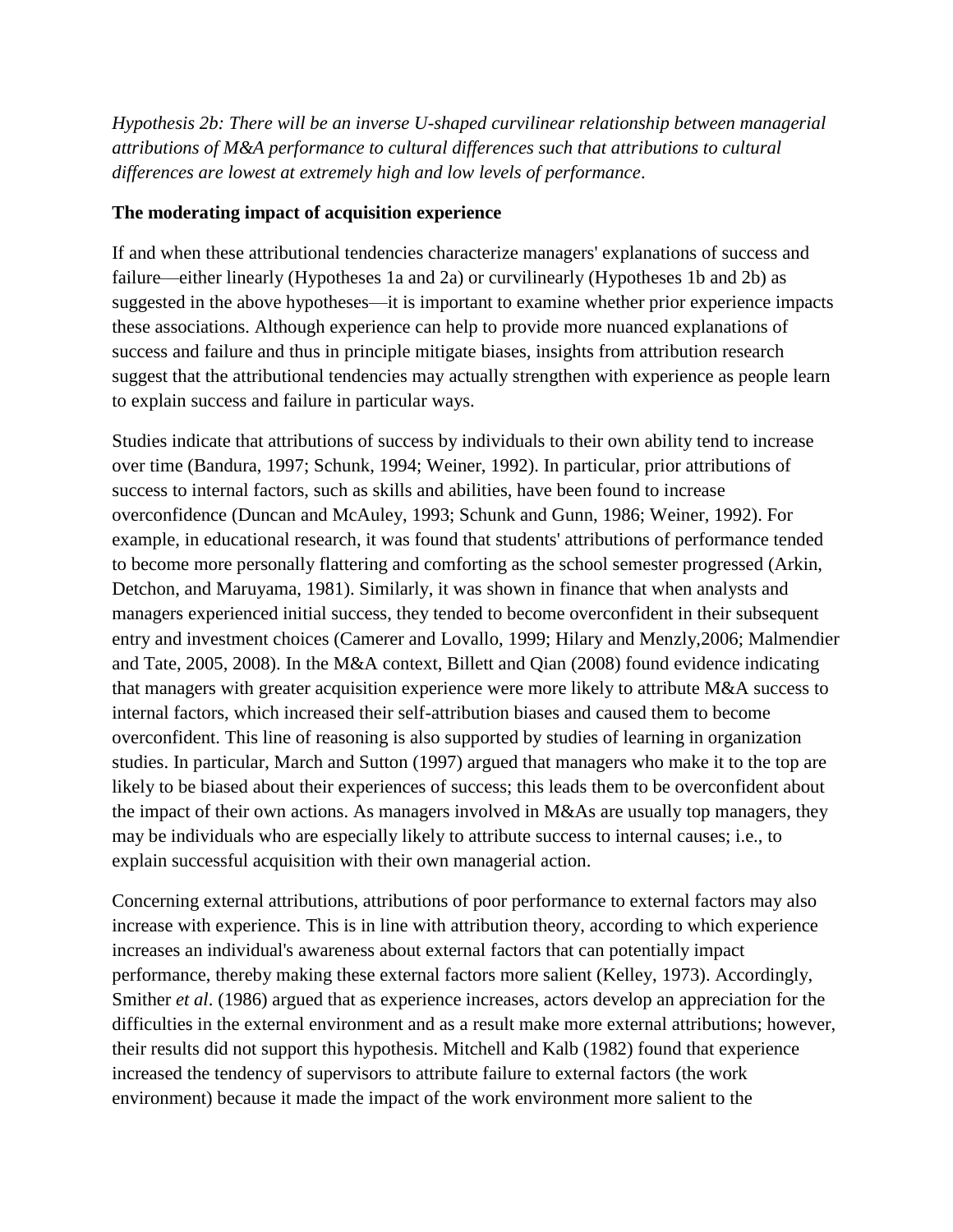supervisors. Furthermore, managers who experience repeated failures are likely to become increasingly defensive and make more external performance attributions in order to protect their self-esteem and persuade themselves that they should not be blamed (Brown, 1984). Building on the reasoning above, it can be expected that, in cases of poor M&A performance, managers with greater acquisition experience will be more likely to attribute failure to external factors because these factors are more salient to them and because external attributions protect their personal self-esteem and public image. Hence, we propose that managers with experience will be even more likely to attribute successes to their own actions and failure to cultural differences.

*Hypothesis 3a: A positive linear association between M&A performance and causal attributions to managerial agency will be stronger in acquisitions where the managers have greater prior experience*.

*Hypothesis 4a: A negative linear association between M&A performance and causal attributions to cultural differences will be stronger in acquisitions where the managers have greater prior experience*.

The above argumentation assumes a linear relationship between M&A performance and attribution effects, in line with Hypotheses 1a and 2a. If the relationship is curvilinear, as suggested in Hypotheses 1b and 2b, we would expect experience to moderate the curvilinear relationship. We would still predict that, at a high level of performance, experience increases attribution to managerial action and decreases attribution to cultural differences because managers may become overconfident about their own influence (Billett and Qian,2008; Malmendier and Tate, 2005, 2008). However, in contrast to the linear hypotheses, at a low level of performance a curvilinear relationship would imply that attributions to manager's actions are high and attributions to cultural differences are low as managers take responsibility for cases of obvious failure in order to project a sense that they are responsible and in control (Lee, 1997; Lee and Robinson,2000; Lee and Tiedens, 2001). Prior research has not explicitly addressed this issue, but experience could accentuate this tendency as managers learn that they cannot escape taking responsibility for obvious failure. Accordingly, we present the following hypotheses for the possible moderating effect of experience in the case of the curvilinear relationship.

*Hypothesis 3b: A positive curvilinear association between M&A performance and causal attribution to managerial agency will be stronger in acquisitions where the managers have greater prior experience*.

*Hypothesis 4b: A negative curvilinear association between M&A performance and causal attribution to cultural differences will be stronger in acquisitions where the managers have greater prior experience*.

#### **METHODOLOGY**

#### **Sample and data collection**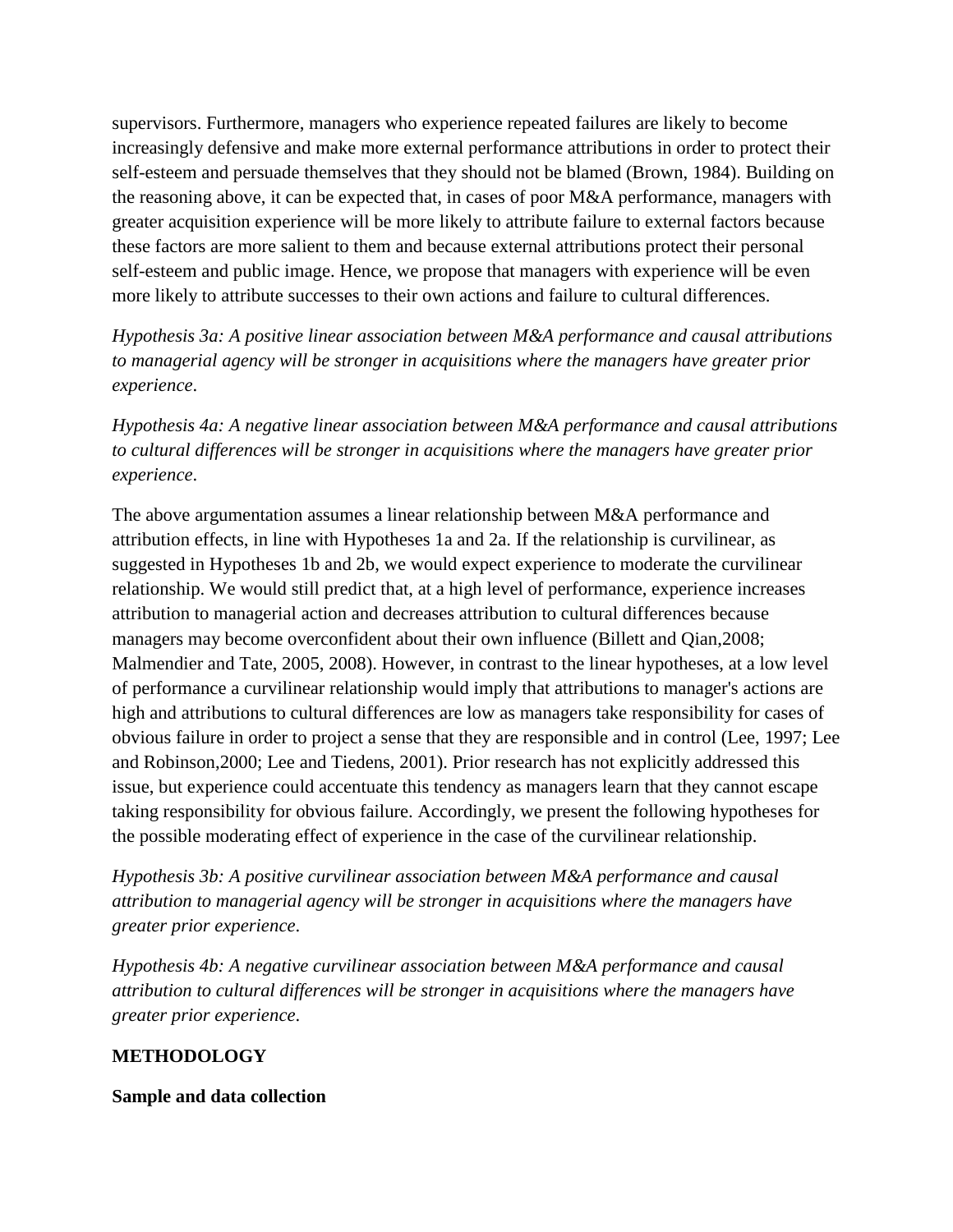Our sample consists of Finnish acquirers and includes domestic and cross-border mergers based on a database maintained by the Finnish business magazine *Talouselämä* between 2001 and 2004. Mergers were included only if the acquiring firm gained a controlling interest in the acquired firm and the acquired firm was valued at EUR 3 million or more. In order to obtain high quality responses, acquiring firm CEOs were contacted via telephone and asked to identify potential respondents who were involved at the time in the acquisition and were knowledgeable about it. Then a survey was mailed to the CEOs, who distributed it to the respondents that had been identified in the acquiring and acquired firms. The respondents included CEOs (42.7%), top managers (42.7%), and other members of the management group and board members (14.6%).

The overall response rate was 20 percent, yielding a sample of 92 mergers (51 domestic and 41 cross-border acquisitions in 22 countries). The cross-border acquisitions included the following countries: Austria, Belgium, Canada, China, the Czech Republic, Estonia, France, Germany, Great Britain, Hong Kong, Italy, Latvia, Lithuania, Norway, the Netherlands, Poland, Russia, Spain, Sweden, Switzerland, and the United States. Ten firms returned responses from multiple respondents. Based on the cases from which we received multiple answers, the interrater reliability was checked, yielding significant intraclass correlation scores for most cases (*p* < 0.05). Two nonsignificant cases were removed to improve reliability (Calori *et al*., 1994).

Potential nonresponse biases were checked using acquisition size and time elapsed after the acquisition, as these factors may influence managers' perceptions (Dundas and Richardson, 1982). *T*-tests of mean differences were not significant, indicating that there was no nonresponse bias. The domestic and cross-border samples were also compared. *T*-tests of the mean differences for all variables were nonsignificant across the two samples.

Procedural measures were taken in the study's design to reduce the risk of common method bias. The questionnaire was pretested on a group of professors and managers, and necessary changes were made to reduce item ambiguity (Podsakoff *et al*., 2003). In addition, questions regarding both the dependent and independent variables and the control variables were spread out among other questions (not all of which are used in this study) (Podsakoff *et al*., 2003). Furthermore, statistical remedies were used to rule out a significant common method bias. A Harman's onefactor test, which consists of an unrotated exploratory factor analysis, was conducted. Several factors emerged from the analysis; no single factor accounted for a majority of the covariance among the items, and the first and second factors showed relatively low levels of variance (21% and 19%). This suggested the absence of any serious common method bias (Podsakoff *et al*., 2003). In addition, following Spector (2006), we examined correlations between the items in the survey. If the self-report survey had introduced a shared bias into the items, one should have been able to establish a baseline level of significant correlations between all variables. We established 253 insignificant pairs of correlations and 83 significant ones. Whereas some level of correlation between the items was expected, the number of insignificant correlations was large enough to suggest a lack of universal bias. Finally, the statistical analyses that we conducted included complex (moderating, curvilinear) relationships between the dependent and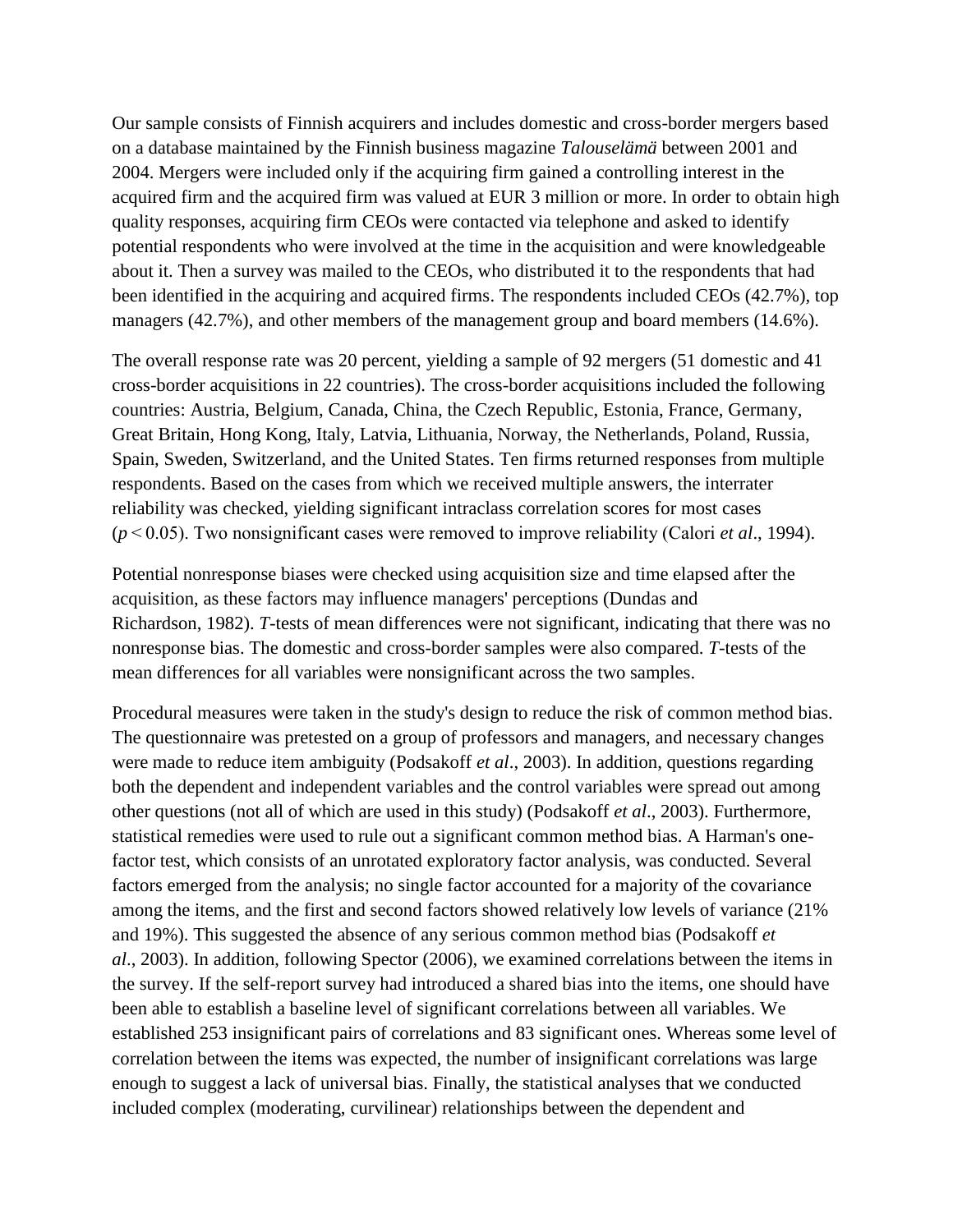independent variables. Because these relationships are unlikely to be part of the respondents' mental models, concerns regarding the existence of common method bias should be alleviated (Chang, Witteloostuijn, and Eden, 2010).

#### **Measures**

### *Independent variable*

### *Acquisition performance*

This variable consisted of four items that measured the outcome of the acquisition and the integration process. In line with prior studies of M&As, we used managerial evaluations of acquisition performance (Birkinshaw *et al*., 2000; Datta, 1991; Very, Lubatkin, and Calori, 1996; Very *et al*., 1997). This approach is in line with the essence of attribution research where perceptions rather than, for example, "objective" assessments are the core of attributional analyses (Heider, 1958; Weiner, 2008). First, respondents were asked to indicate how well the (1) acquisition, and (2) integration process had succeeded. Second, respondents were asked how the (1) acquisition, and (2) integration process had succeeded compared with expectations. The scale ranged from 1 *= total failure* to 7 = *great success*.

To examine any consistent bias between objective and subjective performance measures, we collected objective performance data. Financial statements were available for 43 publicly listed companies, which represented 47.8 percent of our sample. Objective performance, measured as the acquirer's ROI after the acquisition (in 2005), correlated positively and significantly with our subjective acquisition performance measure. Also, the objective performance measure was significantly correlated in the expected direction (negatively) with the measure "attribution to cultural differences" and (positively) with "attribution to managers" actions' (Hypotheses 1a and 2a). This provides further validity for our subjective performance measure.

# *Moderating variable*

# *Personal acquisition experience*

We measured personal acquisition experience by combining the number of acquisitions in which the respondent had been personally involved (1) on the acquiring firm side, and (2) on the acquired firm side. This sum index represented the person's combined prior experience of acquisitions.

# *Dependent variables*

# *Attribution to managers' actions*

We followed the example of previous studies in measuring attributions based on the respondents' perceptions (De Michele *et al*., 1998; Duval and Silvia, 2002; Greenlees *et al*., 2007; Harvey and Martinko, 2009; Schaffer, 2002). Regarding attribution to managers' actions, we therefore asked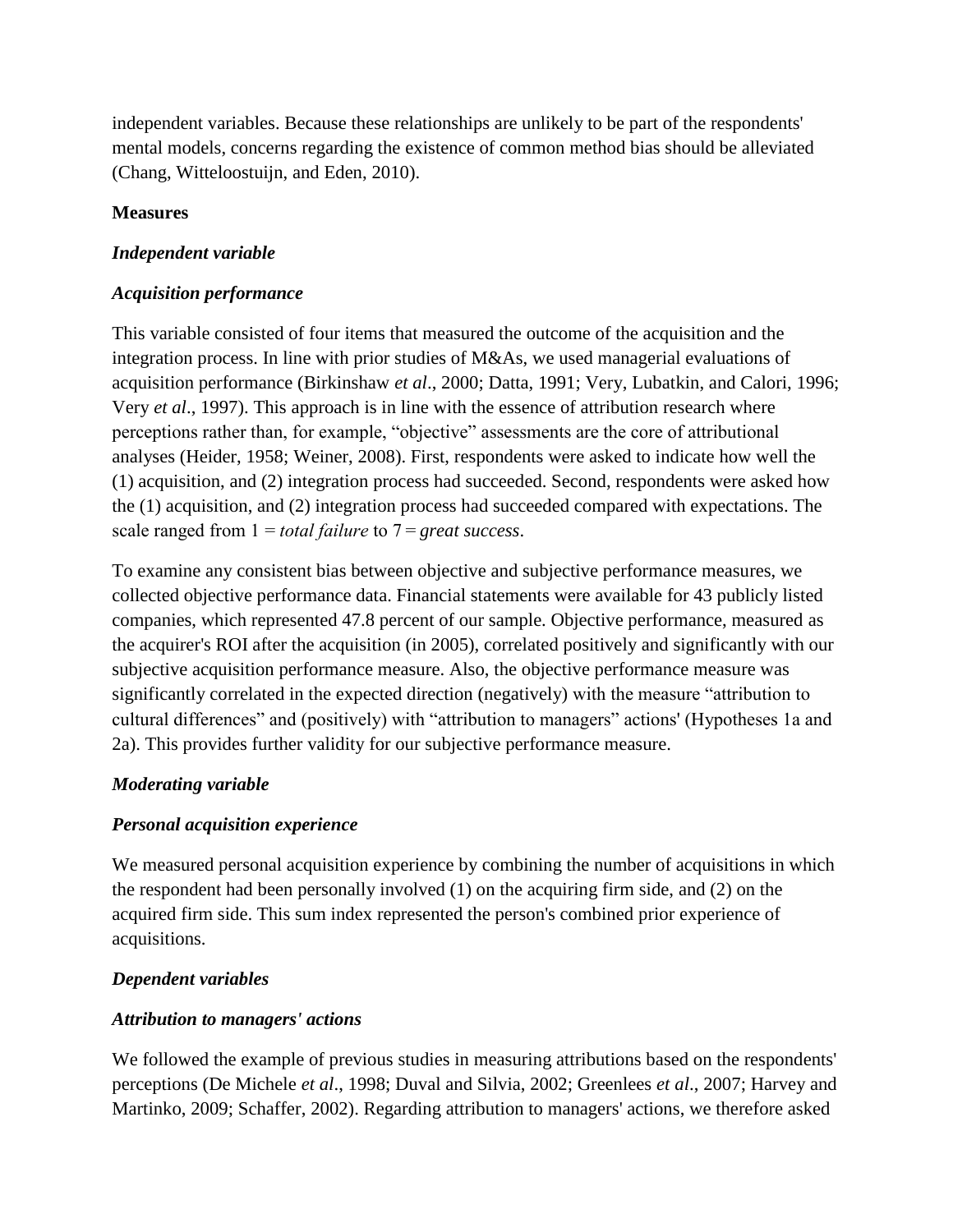respondents to rate their perceptions based on the extent to which management's actions (1) had affected the outcome of the integration process, and (2) explained the overall success of the acquisition. The scale ranged from 1 = *not at all* to 7 = *a great deal*.

#### *Attribution to cultural differences*

Following this logic, we asked respondents about the extent to which they perceived that cultural differences (1) had affected the outcome of the acquisition's integration process, and (2) explained the overall success of the acquisition. The scale ranged from  $1 = not$  *at all* to  $7 = a$ *great deal*.

# *Control variables*

# *Organizational cultural differences*

To control for the effect of actual cultural differences on the attributions, we included both organizational and national cultural differences in our models. Following the example of previous studies (Chatterjee *et al*., 1992; Weber *et al*., 1996), we asked managers to report organizational cultural differences prior to the acquisition in the following areas: management and control, sales and marketing, production, research and development, and company values in general. The scale ranged from 1 = *no differences* to 7 = *significant differences*.

### *National cultural differences*

We controlled for national cultural differences by building a construct of the variance-adjusted sum of differences between the two acquisition parties (Kogut and Singh, 1988) based on the nine dimensions of the GLOBE practices scores (House *et al.*, 2004).<sup>1</sup>

#### *Degree of integration*

To control for the impact of managers' actions in postacquisition integration (Weber *et al*., 1996), we asked respondents to assess the degree of integration between the acquirer and the target in the following functions: management and control, sales and marketing, production, research and development. The scale ranged from 1 = *no integration* to 7 = *total integration*.

#### *Respondent involvement*

The participation of a respondent in the acquisition and integration decisions may bias his/her opinion of the acquisition outcome and the factors that contributed to it (Billett and Qian, 2008). We controlled for this by measuring the respondent's involvement in the decision making leading to the acquisition and in the integration of the companies. The scale ranged from 1 = *not at all* to 7 = *yes, as a central decision maker*.

#### *Acquisition size*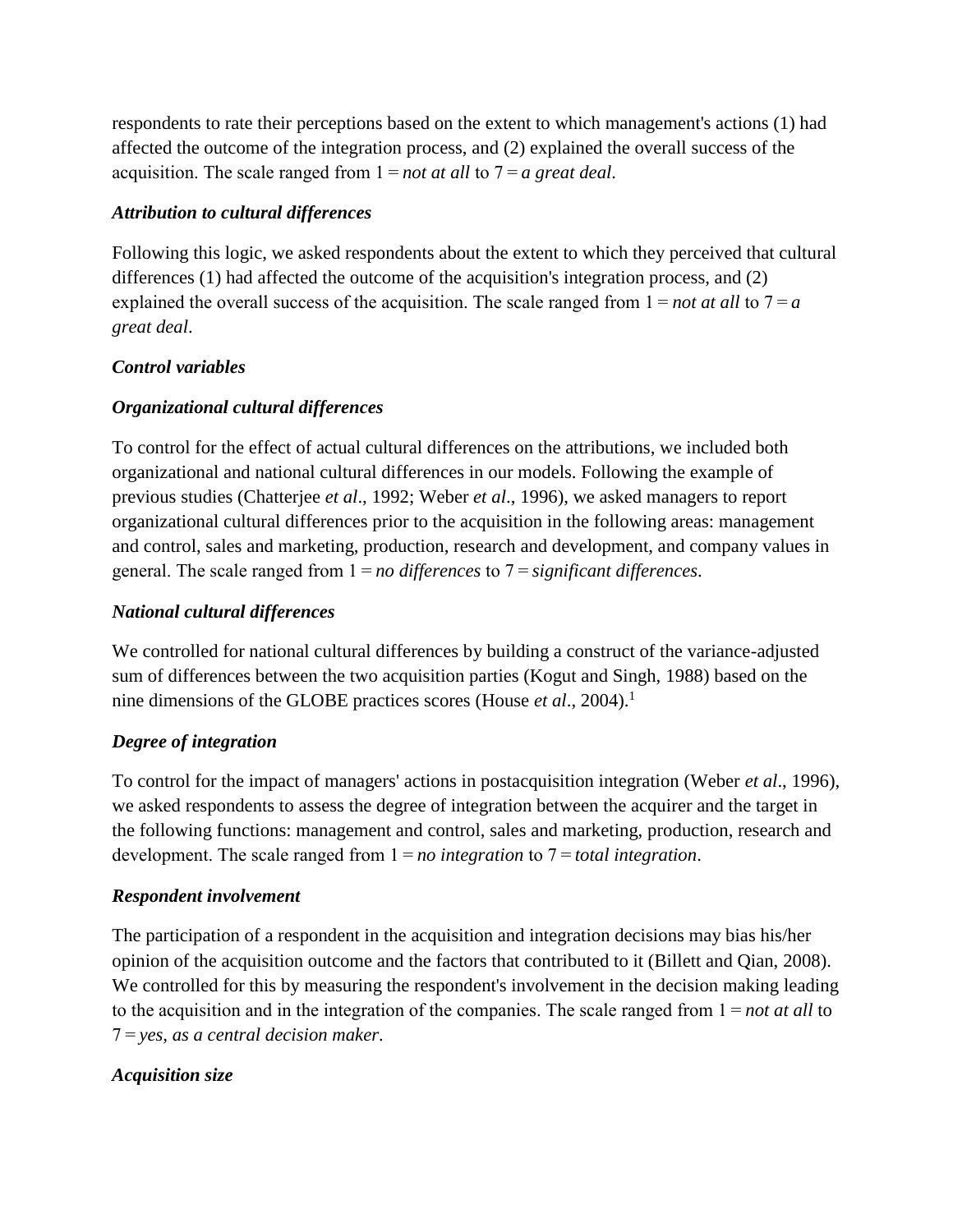We included the size of the acquisition as a control variable in line with prior acquisition studies (Haleblian and Finkelstein, 1999; Morosini*et al*., 1998). Acquisition size was measured as the target's net sales at the time it was acquired and was reported in the business magazine *Talouselämä*.

#### *Time elapsed*

Acquisition dynamics can be influenced by the time elapsed since the acquisition. Following the approach by Very *et al*. (1997), we measured the number of years that had passed after the acquisition (one to four years). This external measure was based on the information in the business magazine *Talouselämä*.

### **RESULTS**

Pretests of the questions with professors and managers supported the face-validity of the constructs. To further evaluate the reliability and validity of our items and constructs, we used confirmatory factor analysis with partial least squares (PLS) analysis, which is a structural equation modeling approach particularly applicable for smaller sample sizes. We followed the instructions of Shook *et al*. (2004) for evaluating the results of the confirmatory factor analysis. First, we examined the variable loadings, their *t*-values and corresponding significance levels (*p*values) and verified that all of them were significant (see Table 1). Then, we examined the reliability of the constructs. Cronbach's alphas all exceeded the commonly used threshold of 0.7. However, Cronbach's alphas have several limitations. Hence, following the recommendation of Shook *et al.* (2004), we calculated the composite reliabilities for each construct, all of which were above the limit of 0.7, with each indicator reliability above 0.5. To establish convergent validity, we calculated the average variance extracted, which exceeded 50 percent (Shook *et al*., 2004). The convergent validity was also supported by examination of an item-to-item correlation table that showed that the items correlated highest with other items belonging to the same construct. Discriminant validity was assured by calculating the shared variance between each pair of constructs and confirming that it was lower than the square root of the average variance extracted for each individual construct (Shook *et al*., 2004).

| <b>Construct</b>           | <b>Measurement</b><br>item    | <b>Factor</b><br>loading | <b>Indicator</b><br>reliability | t-value     | Composite<br>reliability | Average<br>variance | Cronbach's<br>alpha |
|----------------------------|-------------------------------|--------------------------|---------------------------------|-------------|--------------------------|---------------------|---------------------|
| Acquisition<br>performance | Acquisition<br>outcome        | 0.868                    | 0.753                           | $20.779***$ | 0.952                    | 0.831               | 0.933               |
|                            | Integration<br>outcome        | 0.918                    | 0.843                           | $49.319***$ |                          |                     |                     |
|                            | Success of the<br>acquisition | 0.920                    | 0.846                           | 40.796***   |                          |                     |                     |

**Table 1.** Item factor loadings, indicator reliability, construct validity, and reliability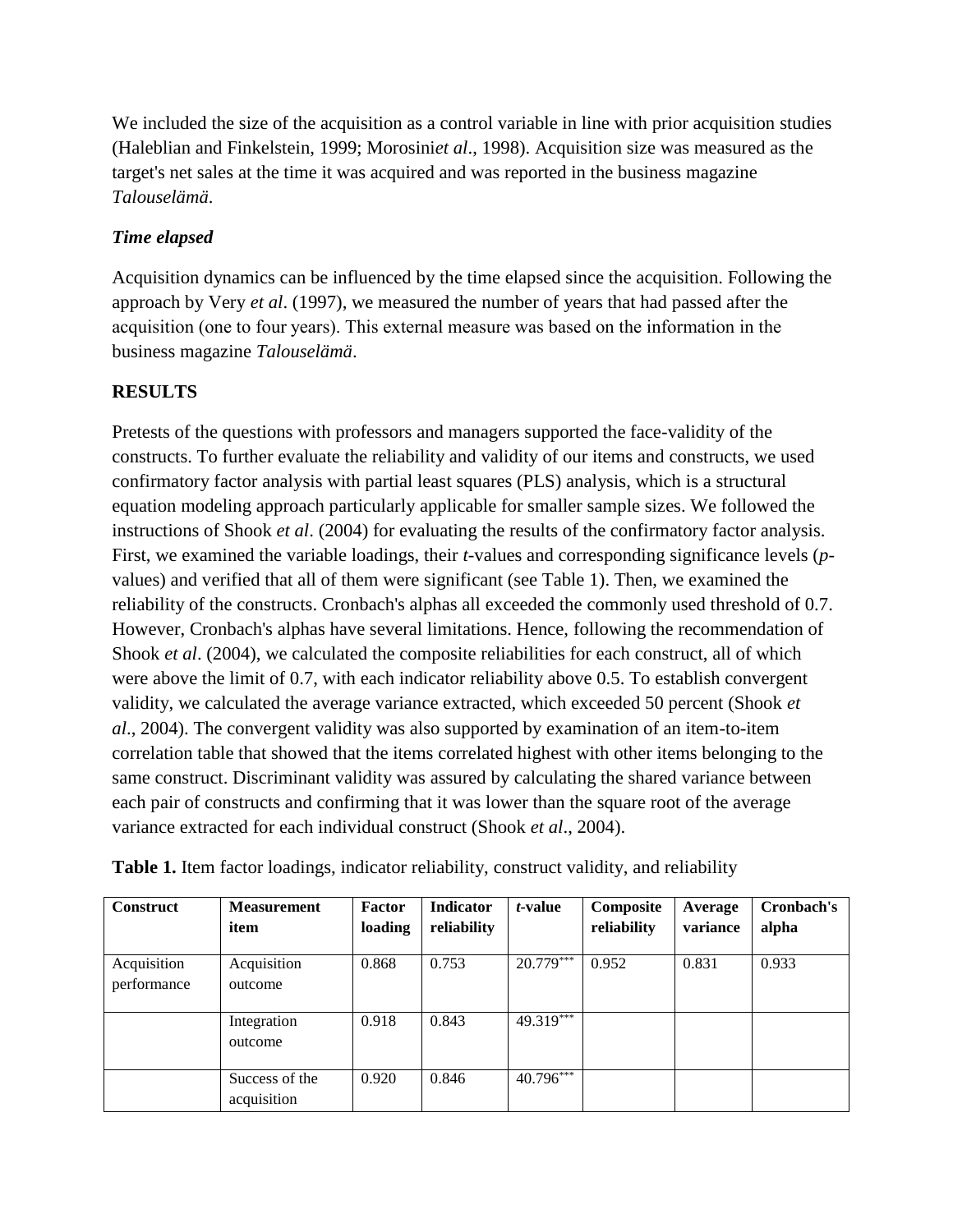|                                           | compared with<br>expectations                                                   |       |       |             |       |       |       |
|-------------------------------------------|---------------------------------------------------------------------------------|-------|-------|-------------|-------|-------|-------|
|                                           | Success of the<br>integration<br>compared with<br>expectations                  | 0.940 | 0.883 | 55.336***   |       |       |       |
| Attribution to<br>managers'<br>actions    | Extent to which<br>managements'<br>actions affect<br>integration                | 0.928 | 0.861 | 23.315***   | 0.925 | 0.861 | 0.839 |
|                                           | Extent to which<br>managements'<br>actions explain<br>acquisition<br>success    | 0.928 | 0.861 | $26.958***$ |       |       |       |
| Attribution to<br>cultural<br>differences | Extent to which<br>cultural<br>differences affect<br>integration                | 0.929 | 0.863 | 14.826***   | 0.885 | 0.794 | 0.747 |
|                                           | Extent to which<br>cultural<br>differences<br>explain<br>acquisition<br>success | 0.852 | 0.726 | $7.700***$  |       |       |       |
| Organizational<br>cultural<br>differences | Management and<br>control                                                       | 0.861 | 0.742 | $4.314***$  | 0.894 | 0.629 | 0.859 |
|                                           | Sales and<br>marketing                                                          | 0.808 | 0.652 | $4.195**$   |       |       |       |
|                                           | Production                                                                      | 0.741 | 0.549 | $3.435***$  |       |       |       |
|                                           | Research and<br>development                                                     | 0.737 | 0.543 | $3.050***$  |       |       |       |
|                                           | Company values<br>in general                                                    | 0.811 | 0.658 | $4.690***$  |       |       |       |
| Degree of<br>integration                  | Management and<br>control                                                       | 0.819 | 0.671 | 9.738***    | 0.938 | 0.792 | 0.912 |
|                                           | Sales and                                                                       | 0.889 | 0.790 | $10.314***$ |       |       |       |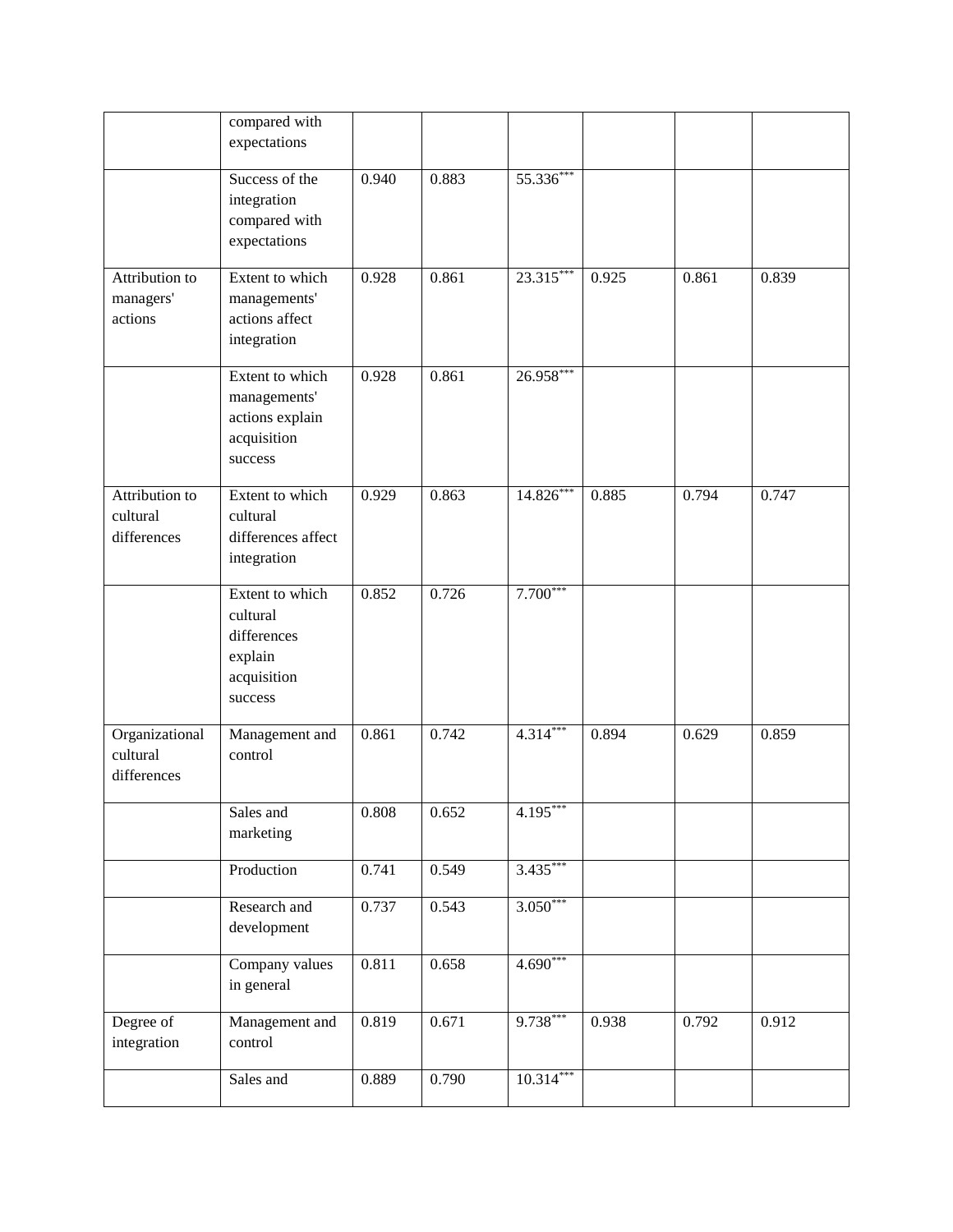|               | marketing                   |       |       |             |       |       |       |
|---------------|-----------------------------|-------|-------|-------------|-------|-------|-------|
|               | Production                  | 0.925 | 0.855 | $10.888***$ |       |       |       |
|               | Research and<br>development | 0.922 | 0.849 | $12.373***$ |       |       |       |
| Participation | Preacquisition<br>stage     | 0.882 | 0.778 | 8.942***    | 0.890 | 0.802 | 0.755 |
|               | Postacquisition<br>stage    | 0.909 | 0.826 | $15.458***$ |       |       |       |

\*\*\*  $p < 0.001$ .

Table 2 presents the means, standard deviations, and intercorrelation coefficients of the study measures. On the whole, these relationships are in line with our hypotheses.

| <b>Varia</b>                                  | $\mathbf M$      | Ma                | ${\bf Me}$        | S.               | $\mathbf{1}$   | $\overline{2}$   | $\overline{\mathbf{3}}$ | $\overline{\mathbf{4}}$ | 5            | 6 | $\overline{7}$ | 8 | $\boldsymbol{9}$ | 10 | 11 | 12 | $\mathbf{1}$ |
|-----------------------------------------------|------------------|-------------------|-------------------|------------------|----------------|------------------|-------------------------|-------------------------|--------------|---|----------------|---|------------------|----|----|----|--------------|
| ble                                           | in               | $\mathbf X$       | an                | E.               |                |                  |                         |                         |              |   |                |   |                  |    |    |    | $\mathbf{3}$ |
|                                               |                  |                   |                   | me               |                |                  |                         |                         |              |   |                |   |                  |    |    |    |              |
|                                               |                  |                   |                   | an               |                |                  |                         |                         |              |   |                |   |                  |    |    |    |              |
|                                               |                  |                   |                   |                  |                |                  |                         |                         |              |   |                |   |                  |    |    |    |              |
| 1.                                            | $\overline{3}$ . | 270.              | $\overline{31}$ . | $\overline{5.8}$ | $\overline{1}$ |                  |                         |                         |              |   |                |   |                  |    |    |    |              |
| Acquis                                        | $00\,$           | $000\,$           | 249               | 36               |                |                  |                         |                         |              |   |                |   |                  |    |    |    |              |
| ition                                         | $\boldsymbol{0}$ |                   |                   |                  |                |                  |                         |                         |              |   |                |   |                  |    |    |    |              |
| size                                          |                  |                   |                   |                  |                |                  |                         |                         |              |   |                |   |                  |    |    |    |              |
|                                               |                  |                   |                   |                  |                |                  |                         |                         |              |   |                |   |                  |    |    |    |              |
| 2.                                            | 1.               | 4.00              | $2.4\,$           | 0.1              | $0.0\,$        | $\mathbf{1}$     |                         |                         |              |   |                |   |                  |    |    |    |              |
| Time                                          | $00\,$           | $\boldsymbol{0}$  | $00\,$            | 22               | 02             |                  |                         |                         |              |   |                |   |                  |    |    |    |              |
| elapse                                        | $\mathbf{0}$     |                   |                   |                  |                |                  |                         |                         |              |   |                |   |                  |    |    |    |              |
| $\mathrm{d}% \left\  \mathbf{G}\right\  ^{2}$ |                  |                   |                   |                  |                |                  |                         |                         |              |   |                |   |                  |    |    |    |              |
|                                               |                  |                   |                   |                  |                |                  |                         |                         |              |   |                |   |                  |    |    |    |              |
| $\overline{3}$ .                              | 1.               | 7.00              | 5.8               | 0.1              | $-0.$          | $-0.$            | $\,1\,$                 |                         |              |   |                |   |                  |    |    |    |              |
| Respo                                         | ${\bf 00}$       | $\boldsymbol{0}$  | 07                | $72\,$           | 125            | 04               |                         |                         |              |   |                |   |                  |    |    |    |              |
| ndent                                         | $\boldsymbol{0}$ |                   |                   |                  |                | $\boldsymbol{2}$ |                         |                         |              |   |                |   |                  |    |    |    |              |
| involv                                        |                  |                   |                   |                  |                |                  |                         |                         |              |   |                |   |                  |    |    |    |              |
| ement                                         |                  |                   |                   |                  |                |                  |                         |                         |              |   |                |   |                  |    |    |    |              |
| 4.                                            | $\overline{0}$ . | 70.0              | 6.4               | 1.2              | 0.0            | $0.1\,$          | $\overline{0.0}$        | $\overline{1}$          |              |   |                |   |                  |    |    |    |              |
| Acquis                                        | $00\,$           | $00\,$            | 45                | 60               | 23             | 69               | 49                      |                         |              |   |                |   |                  |    |    |    |              |
| ition                                         | $\boldsymbol{0}$ |                   |                   |                  |                |                  |                         |                         |              |   |                |   |                  |    |    |    |              |
| experi                                        |                  |                   |                   |                  |                |                  |                         |                         |              |   |                |   |                  |    |    |    |              |
| ence                                          |                  |                   |                   |                  |                |                  |                         |                         |              |   |                |   |                  |    |    |    |              |
|                                               |                  |                   |                   |                  |                |                  |                         |                         |              |   |                |   |                  |    |    |    |              |
| $\overline{5}$ .                              | 1.               | $\overline{7.00}$ | 4.9               | 0.1              | $-0.$          | $0.0\,$          | $0.0\,$                 | $-0.0$                  | $\mathbf{1}$ |   |                |   |                  |    |    |    |              |
| $\operatorname{Degree}$                       | $00\,$           | $\boldsymbol{0}$  | 52                | 78               | 097            | 32               | 87                      | 24                      |              |   |                |   |                  |    |    |    |              |
| $\boldsymbol{\rm e}$ of                       | $\boldsymbol{0}$ |                   |                   |                  |                |                  |                         |                         |              |   |                |   |                  |    |    |    |              |
|                                               |                  |                   |                   |                  |                |                  |                         |                         |              |   |                |   |                  |    |    |    |              |

**Table 2.** Descriptive statistics and correlations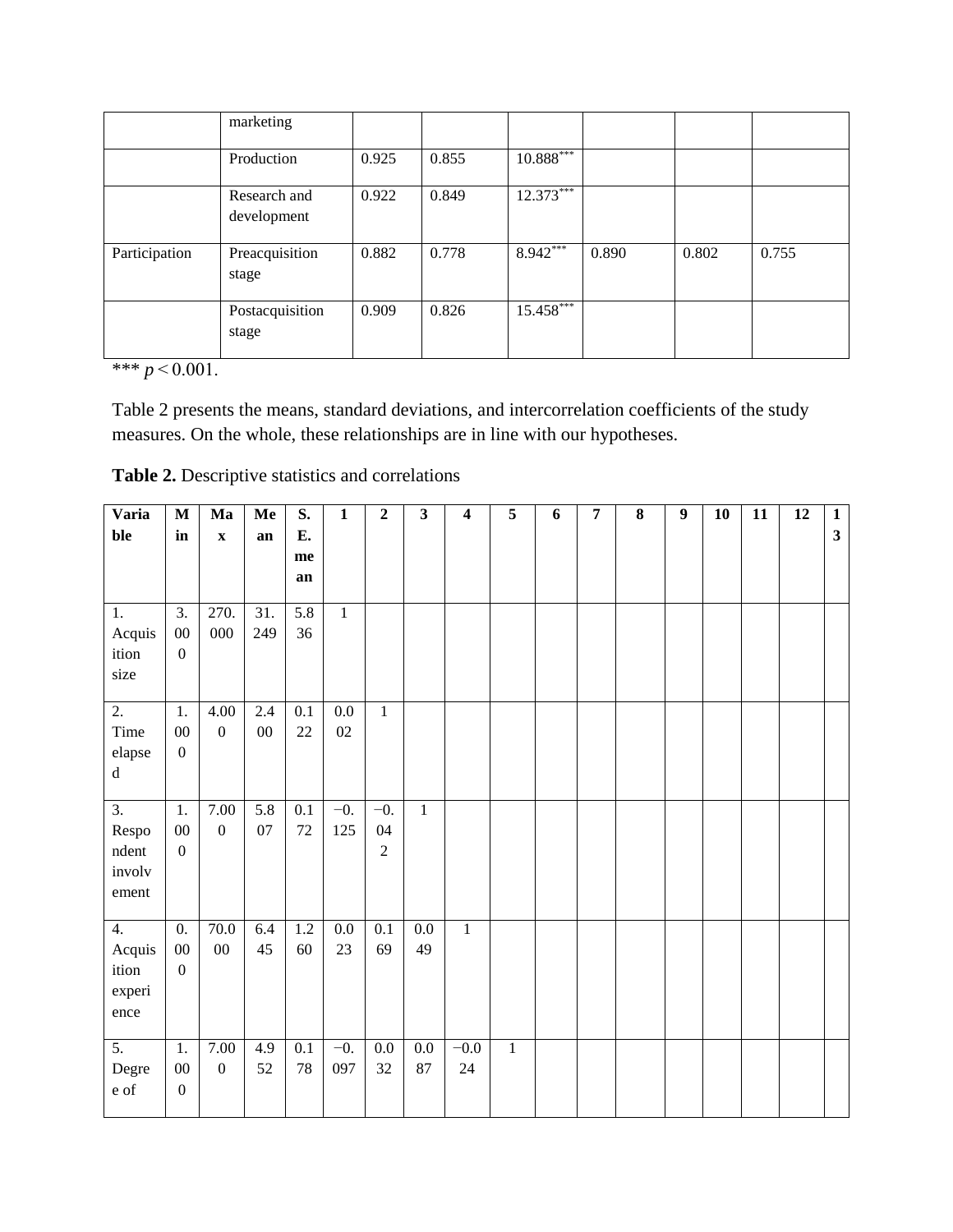| integra<br>tion                                                               |                                                |                                       |            |               |                        |                                 |                        |                        |                                      |                        |                                     |                            |                 |             |              |              |  |
|-------------------------------------------------------------------------------|------------------------------------------------|---------------------------------------|------------|---------------|------------------------|---------------------------------|------------------------|------------------------|--------------------------------------|------------------------|-------------------------------------|----------------------------|-----------------|-------------|--------------|--------------|--|
| 6.<br>Organi<br>zation<br>al<br>cultura<br>1<br>differe<br>nces               | 1.<br>$00\,$<br>$\boldsymbol{0}$               | 7.00<br>$\boldsymbol{0}$              | 4.8<br>17  | 0.1<br>43     | $-0.$<br>088           | $-0.$<br>10<br>$\boldsymbol{0}$ | 0.1<br>61              | $-0.1$<br>23           | $-0.0$<br>15                         | $\mathbf{1}$           |                                     |                            |                 |             |              |              |  |
| 7.<br>Nation<br>al<br>cultura<br>1<br>differe<br>nces                         | $\overline{0}$ .<br>$00\,$<br>$\boldsymbol{0}$ | 18.8<br>53                            | 2.8<br>13  | 0.5<br>26     | 0.1<br>$70\,$          | 0.0<br>69                       | $-0.$<br>181           | 0.04<br>$\,1$          | $-0.0$<br>99                         | $-0.$<br>031           | $\mathbf{1}$                        |                            |                 |             |              |              |  |
| 8.<br>Perfor<br>mance                                                         | 1.<br>$00\,$<br>$\boldsymbol{0}$               | 7.00<br>$\boldsymbol{0}$              | 5.2<br>24  | 0.1<br>36     | $-0.$<br>110           | $-0.$<br>$00\,$<br>5            | $-0.$<br>006           | 0.23<br>$2*$           | 0.34<br>9**                          | $-0.$<br>267<br>$\ast$ | $-0.$<br>${\bf 08}$<br>$\mathbf{1}$ | $\,1$                      |                 |             |              |              |  |
| $\overline{9}$ .<br>Attrib<br>ution<br>${\rm to}$<br>manag<br>ers'<br>actions | 1.<br>$00\,$<br>$\boldsymbol{0}$               | $\overline{7.00}$<br>$\boldsymbol{0}$ | 3.7<br>14  | 0.1<br>48     | $0.0\,$<br>22          | $-0.$<br>09<br>3                | 0.2<br>07              | $-0.0$<br>28           | $-0.0$<br>85                         | 0.1<br>81              | $-0.$<br>15<br>$\overline{2}$       | $-0.3$<br>$15***$          | $\mathbf{1}$    |             |              |              |  |
| 10.<br>Attrib<br>ution<br>to<br>cultura<br>1<br>differe<br>nces               | 3.<br>$00\,$<br>$\mathbf{0}$                   | 7.00<br>$\boldsymbol{0}$              | 5.6<br>10  | $0.0\,$<br>97 | $-0.$<br>228<br>$\ast$ | 0.0<br>11                       | 0.2<br>$74*$<br>$\ast$ | 0.01<br>$\overline{4}$ | 0.26<br>$1*$                         | 0.1<br>$20\,$          | $-0.$<br>16<br>9                    | 0.29<br>$2**$              | $0.0\,$<br>65   | $1\,$       |              |              |  |
| 11.<br>Square<br>$\mathbf d$<br>perfor<br>mance                               | 1.<br>$00\,$<br>$\mathbf{0}$                   | 49.0<br>$00\,$                        | 28.<br>878 | $1.2\,$<br>84 | $-0.$<br>109           | $-0.$<br>04<br>$\tau$           | $0.0\,$<br>87          | 0.03<br>$\overline{9}$ | $-0.\overline{2}$<br>$70*$<br>$\ast$ | 0.1<br>$00\,$          | $-0.$<br>04<br>$\overline{4}$       | $-0.5$<br>$51**$<br>$\ast$ | 0.1<br>47       | 0.1<br>36   | $\mathbf{1}$ |              |  |
| 12.<br>Perfor<br>mance                                                        | $\overline{0}$ .<br>$00\,$                     | 490.<br>000                           | 38.<br>702 | 8.7<br>95     | $-0.$<br>032           | 0.1<br>13                       | $0.0\,$<br>81          | 0.86<br>$3**$          | $-0.0$<br>41                         | $-0.$<br>093           | $-0.$<br>$01\,$                     | 0.03<br>$\mathbf{1}$       | $-0.$<br>$05\,$ | $-0.$<br>01 | 0.1<br>79    | $\mathbf{1}$ |  |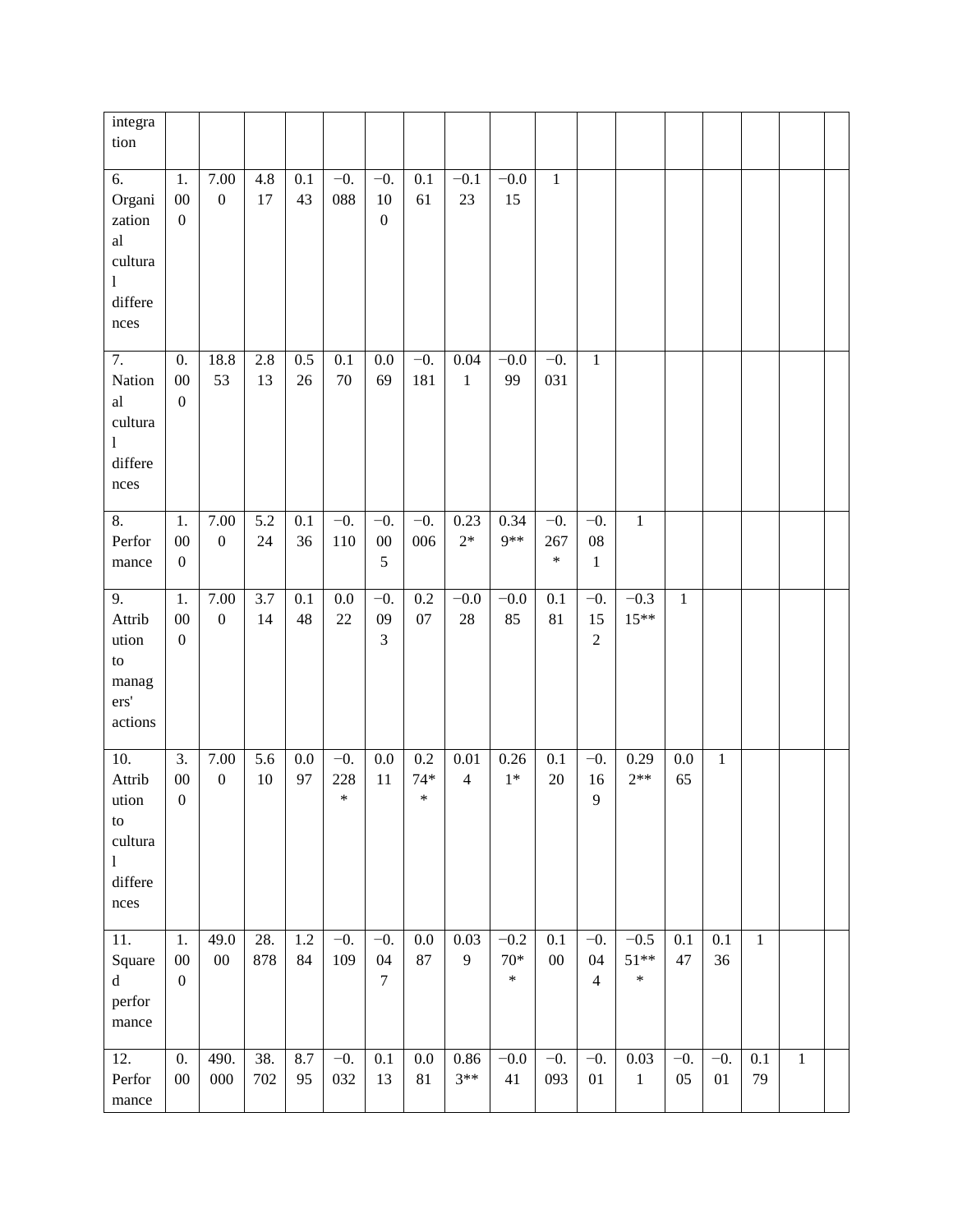| $\times$ | $\mathbf{0}$     |              |     |                  |     |         |       | $\ast$ |      |       | 8   |        | 3              | $\overline{4}$ |       |        |              |
|----------|------------------|--------------|-----|------------------|-----|---------|-------|--------|------|-------|-----|--------|----------------|----------------|-------|--------|--------------|
| acquisi  |                  |              |     |                  |     |         |       |        |      |       |     |        |                |                |       |        |              |
| tion     |                  |              |     |                  |     |         |       |        |      |       |     |        |                |                |       |        |              |
| experi   |                  |              |     |                  |     |         |       |        |      |       |     |        |                |                |       |        |              |
| ence     |                  |              |     |                  |     |         |       |        |      |       |     |        |                |                |       |        |              |
|          |                  |              |     |                  |     |         |       |        |      |       |     |        |                |                |       |        |              |
| 13.      | $\overline{0}$ . | 343          | 237 | 60.              | 0.0 | $0.0\,$ | $-0.$ | 0.89   | 0.02 | $-0.$ | 0.0 | 0.32   | $-0.$          | $-0.$          | $-0.$ | 0.86   | $\mathbf{1}$ |
| Square   | $00\,$           | 0.00         | .58 | 34               | 15  | 87      | 005   | $3**$  | 9    | 207   | 25  | $1***$ | 07             | 01             | 08    | $3**$  |              |
| d        | $\mathbf{0}$     | $\mathbf{0}$ | 4   | $\boldsymbol{0}$ |     |         |       | $\ast$ |      |       |     |        | $\mathfrak{2}$ | 8              | 3     | $\ast$ |              |
| perfor   |                  |              |     |                  |     |         |       |        |      |       |     |        |                |                |       |        |              |
| mance    |                  |              |     |                  |     |         |       |        |      |       |     |        |                |                |       |        |              |
| $\times$ |                  |              |     |                  |     |         |       |        |      |       |     |        |                |                |       |        |              |
| acquisi  |                  |              |     |                  |     |         |       |        |      |       |     |        |                |                |       |        |              |
| tion     |                  |              |     |                  |     |         |       |        |      |       |     |        |                |                |       |        |              |
| experi   |                  |              |     |                  |     |         |       |        |      |       |     |        |                |                |       |        |              |
| ence     |                  |              |     |                  |     |         |       |        |      |       |     |        |                |                |       |        |              |
|          |                  |              |     |                  |     |         |       |        |      |       |     |        |                |                |       |        |              |

All two-tailed tests.  $N = 90$ , missing values were replaced with mean. Pearson's bivariate correlations in the table represent standardized beta coefficients. \*p $\leq 0.05$ ; \*\*p $\leq 0.01$ ; \*\*\*p $< 0.001$ .

We used hierarchical regression analyses to test our results. We first examined the relationship between M&A performance and attributions to managers' actions (see online supporting information Table S1"Linear Model: Attribution to Managers' Actions"). The first-order term of*performance* was positively and significantly related to causal attributions to managers' actions (β = 0.275, *p* < 0.05). When the second-order term of *performance* was added, the first-order term remained significant ( $β = 0.547$ ,  $p < 0.001$ ) and the second-order term was also positive and significant (β = 0.299, *p* < 0.001, see Table 3, "Curvilinear Model: Attribution to Managers Actions"). These coefficients imply a curvilinear, nonmonotonic relationship between performance and attributions to managers' actions (Barnett and Salomon, 2006) and indicate that the relationship is better represented with a curvilinear than a linear distribution. A significant increase in the model fit after the curvilinear term was added ( $\Delta R^2$  = 0.125, *p* < 0.001) further supports the curvilinear effect. Hence, Hypothesis 1b was supported while Hypothesis 1a was not supported. To examine the curvilinear effect further, we depicted the curve as shown in supporting information Figure S1. The curve illustrates that attributions to managers' actions decline at first as performance increases reaching a minimum at a performance level of 4.0 (on a scale of 1 to 7), but then increase continuously. Also, attributions to managers' actions are even stronger at very high levels of performance than at very low levels of performance. In other words, we found a significant positive association between managers' attributions to their own actions at low and high levels of performance with the association being even stronger at high levels. Of the control variables, respondent involvement was significantly related to attribution to managers' actions ( $\beta$  = 0.189,  $p$  < 0.05).

**Table 3.** Regression analyses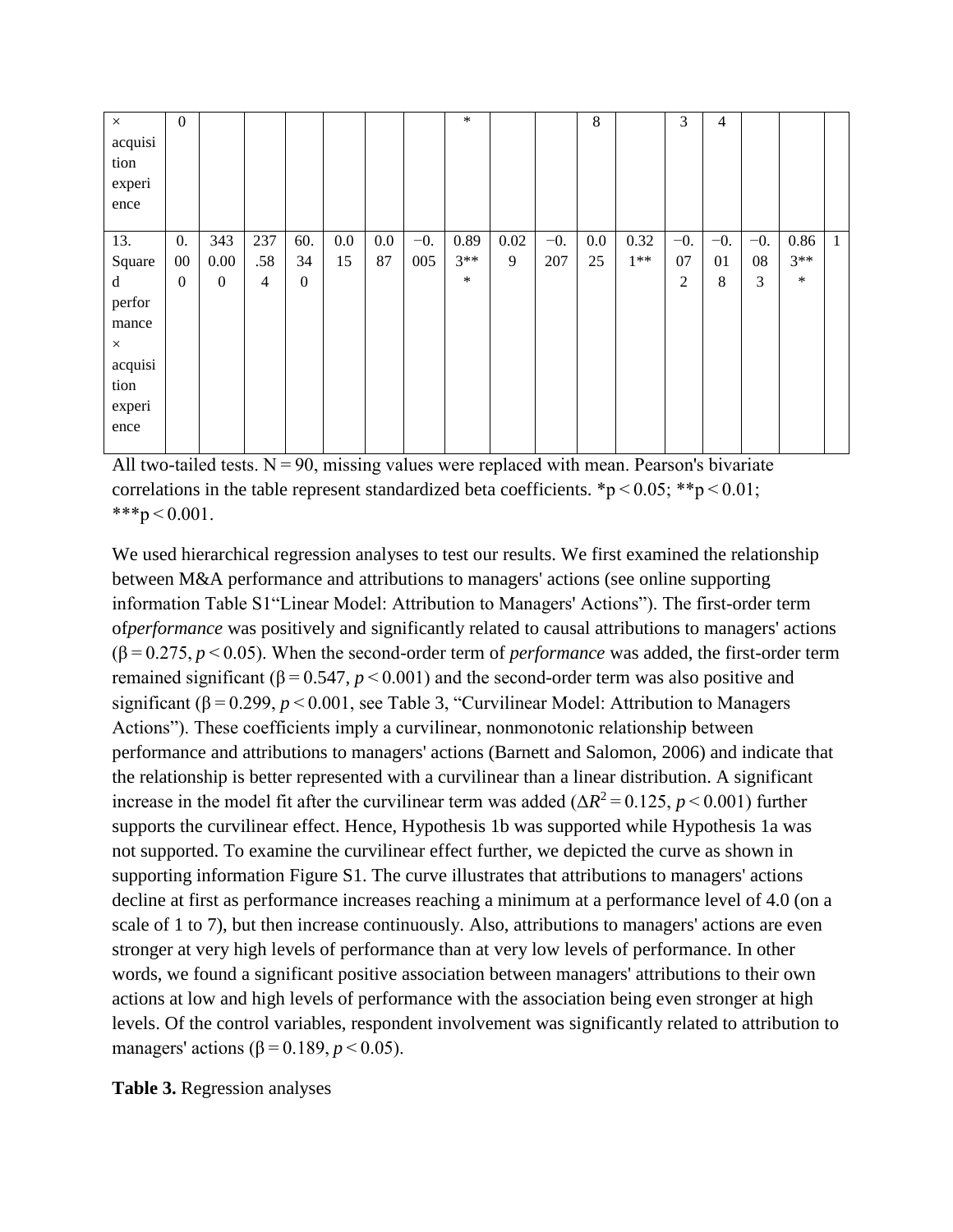|                | <b>Curvilinear model:</b> |                   |                  |             | <b>Curvilinear model:</b> |                         |                  |         | <b>Curvilinear</b> |                   |         |                  | <b>Linear moderation:</b> |                  |         |             |  |
|----------------|---------------------------|-------------------|------------------|-------------|---------------------------|-------------------------|------------------|---------|--------------------|-------------------|---------|------------------|---------------------------|------------------|---------|-------------|--|
|                |                           | attribution to    |                  |             |                           | attribution to cultural |                  |         | moderation:        |                   |         |                  | attribution to cultural   |                  |         |             |  |
|                |                           | managers' actions |                  |             | differences               |                         |                  |         | attribution to     |                   |         |                  | differences               |                  |         |             |  |
|                |                           |                   |                  |             |                           |                         |                  |         | managers' actions  |                   |         |                  |                           |                  |         |             |  |
|                |                           |                   |                  |             |                           |                         |                  |         |                    |                   |         |                  |                           |                  |         |             |  |
| <b>Variabl</b> | <b>Beta</b>               | $\boldsymbol{t}$  | Si               | <b>VI</b>   | <b>Beta</b>               | $\boldsymbol{t}$        | Si               | VI      | <b>Beta</b>        | $\boldsymbol{t}$  | Si      | <b>VI</b>        | <b>Beta</b>               | $\boldsymbol{t}$ | Si      | <b>VI</b>   |  |
| es             |                           |                   | g.               | $\mathbf F$ |                           |                         | g.               | F       |                    |                   | g.      | $\mathbf F$      |                           |                  | g.      | $\mathbf F$ |  |
|                |                           |                   |                  |             |                           |                         |                  |         |                    |                   |         |                  |                           |                  |         |             |  |
| Acquisit       | $-0.0$                    | $-0.$             | 0.5              | 1.1         | 0.01                      | 0.1                     | 0.8              | 1.1     | $-0.0$             | $-0.$             | 0.5     | 1.1              | 0.00                      | 0.0              | 0.9     | 1.0         |  |
| ion size       | 47                        | 563               | 75               | 16          | 8                         | 90                      | 49               | 16      | 49                 | 582               | 62      | 18               | 5                         | 58               | 54      | 86          |  |
| Time           | 0.07                      | 0.8               | $\overline{0.3}$ | 1.0         | $-0.0$                    | $-0.$                   | 0.3              | 1.0     | 0.06               | $\overline{0.7}$  | 0.4     | 1.0              | $-0.0$                    | $-1.$            | 0.3     | 1.0         |  |
| elapsed        | $\boldsymbol{0}$          | 62                | 91               | 61          | 79                        | 862                     | 91               | 61      | 3                  | 60                | 50      | 97               | 92                        | 025              | 08      | 61          |  |
|                |                           |                   |                  |             |                           |                         |                  |         |                    |                   |         |                  |                           |                  |         |             |  |
| Respon         | 0.18                      | 2.0               | 0.0              | 1.0         | 0.16                      | 1.6                     | 0.1              | 1.0     | 0.18               | 1.9               | 0.0     | 1.0              | 0.17                      | 1.6              | 0.0     | 1.0         |  |
| dent           | $9*$                      | 40                | 45               | 87          | 9                         | 16                      | 10               | 87      | 5                  | 83                | 51      | 95               | $\mathfrak{2}$            | 97               | 94      | 84          |  |
| involve        |                           |                   |                  |             |                           |                         |                  |         |                    |                   |         |                  |                           |                  |         |             |  |
| ment           |                           |                   |                  |             |                           |                         |                  |         |                    |                   |         |                  |                           |                  |         |             |  |
|                |                           |                   |                  |             |                           |                         |                  |         |                    |                   |         |                  |                           |                  |         |             |  |
| Acquisit       | $-0.1$                    | $-1.$             | 0.1              | 1.1         | 0.08                      | 0.7                     | 0.4              | 1.1     | $-0.0$             | $-0.$             | 0.8     | 5.8              | 0.50                      | 2.2              | 0.0     | 5.1         |  |
| ion            | 26                        | 297               | 98               | 78          | $\overline{4}$            | 70                      | 44               | 78      | 35                 | 162               | 72      | 21               | $2*$                      | 46               | 27      | 57          |  |
| experien       |                           |                   |                  |             |                           |                         |                  |         |                    |                   |         |                  |                           |                  |         |             |  |
| ce             |                           |                   |                  |             |                           |                         |                  |         |                    |                   |         |                  |                           |                  |         |             |  |
|                |                           |                   |                  |             |                           |                         |                  |         |                    |                   |         |                  |                           |                  |         |             |  |
| Degree         | 0.16                      | 1.6               | 0.1              | 1.1         | 0.00                      | $-0.$                   | 0.9              | 1.1     | 0.16               | 1.6               | 0.1     | 1.1              | 0.03                      | 0.2              | 0.7     | 1.1         |  |
| of             | $\overline{4}$            | 44                | 04               | 91          | $\boldsymbol{0}$          | 001                     | 99               | 91      | 6                  | 52                | 03      | 93               | $\mathbf{1}$              | 78               | 82      | 92          |  |
| integrati      |                           |                   |                  |             |                           |                         |                  |         |                    |                   |         |                  |                           |                  |         |             |  |
| on             |                           |                   |                  |             |                           |                         |                  |         |                    |                   |         |                  |                           |                  |         |             |  |
| Organiz        | 0.20                      | 1.8               | 0.0              | 1.1         | 0.06                      | 0.5                     | $\overline{0.5}$ | 1.1     | 0.19               | 1.7               | 0.0     | 1.1              | 0.04                      | 0.3              | 0.6     | 1.1         |  |
| ational        | $\overline{4}$            | 84                | 63               | 48          | 7                         | 50                      | 84               | 48      | $\overline{4}$     | 56                | 83      | 88               | 6                         | 89               | 98      | 53          |  |
| cultural       |                           |                   |                  |             |                           |                         |                  |         |                    |                   |         |                  |                           |                  |         |             |  |
| differen       |                           |                   |                  |             |                           |                         |                  |         |                    |                   |         |                  |                           |                  |         |             |  |
| ces            |                           |                   |                  |             |                           |                         |                  |         |                    |                   |         |                  |                           |                  |         |             |  |
|                |                           |                   |                  |             |                           |                         |                  |         |                    |                   |         |                  |                           |                  |         |             |  |
| National       | $-0.0$                    | $-0.$             | $0.6\,$          | 1.0         | $-0.2$                    | $-1.$                   | 0.1              | $1.0\,$ | $-0.0$             | $-0.$             | $0.6\,$ | 1.0              | $-0.2$                    | $-1.$            | $0.0\,$ | $1.0\,$     |  |
| cultural       | 57                        | 428               | 69               | 80          | 21                        | 479                     | 43               | 80      | 58                 | 439               | 62      | 81               | 48                        | 697              | 94      | 86          |  |
| differen       |                           |                   |                  |             |                           |                         |                  |         |                    |                   |         |                  |                           |                  |         |             |  |
| ces            |                           |                   |                  |             |                           |                         |                  |         |                    |                   |         |                  |                           |                  |         |             |  |
|                |                           |                   |                  |             |                           |                         |                  |         |                    |                   |         |                  |                           |                  |         |             |  |
| Perform        | 0.54<br>$7***$            | 4.4               | 0.0              | 1.9         | $-0.3$<br>$77***$         | $-2.$<br>700            | 0.0              | 1.9     | 0.55<br>$1***$     | 4.4               | 0.0     | 1.9              | $-0.4$                    | $-3.$            | 0.0     | 1.5         |  |
| ance           |                           | 29                | $00\,$           | 50          |                           |                         | 08               | 50      |                    | 26                | $00\,$  | 56               | 25**                      | 464              | 01      | 82          |  |
| Squared        | 0.29                      | 3.9               | 0.0              | 1.6         | $-0.0$                    | $-0.$                   | 0.4              | 1.6     | 0.29               | 3.7               | 0.0     | 1.6              |                           |                  |         |             |  |
| perform        | 9***                      | 38                | $00\,$           | 36          | 64                        | 745                     | 59               | 36      | $3***$             | 83                | $00\,$  | 83               |                           |                  |         |             |  |
| ance           |                           |                   |                  |             |                           |                         |                  |         |                    |                   |         |                  |                           |                  |         |             |  |
|                |                           |                   |                  |             |                           |                         |                  |         |                    |                   |         |                  |                           |                  |         |             |  |
| Squared        |                           |                   |                  |             |                           |                         |                  |         | $-0.0$             | $\overline{-0}$ . | 0.6     | $\overline{5.7}$ |                           |                  |         |             |  |
| perform        |                           |                   |                  |             |                           |                         |                  |         | 70                 | 469               | 40      | 94               |                           |                  |         |             |  |
| ance $\times$  |                           |                   |                  |             |                           |                         |                  |         |                    |                   |         |                  |                           |                  |         |             |  |
| acquisiti      |                           |                   |                  |             |                           |                         |                  |         |                    |                   |         |                  |                           |                  |         |             |  |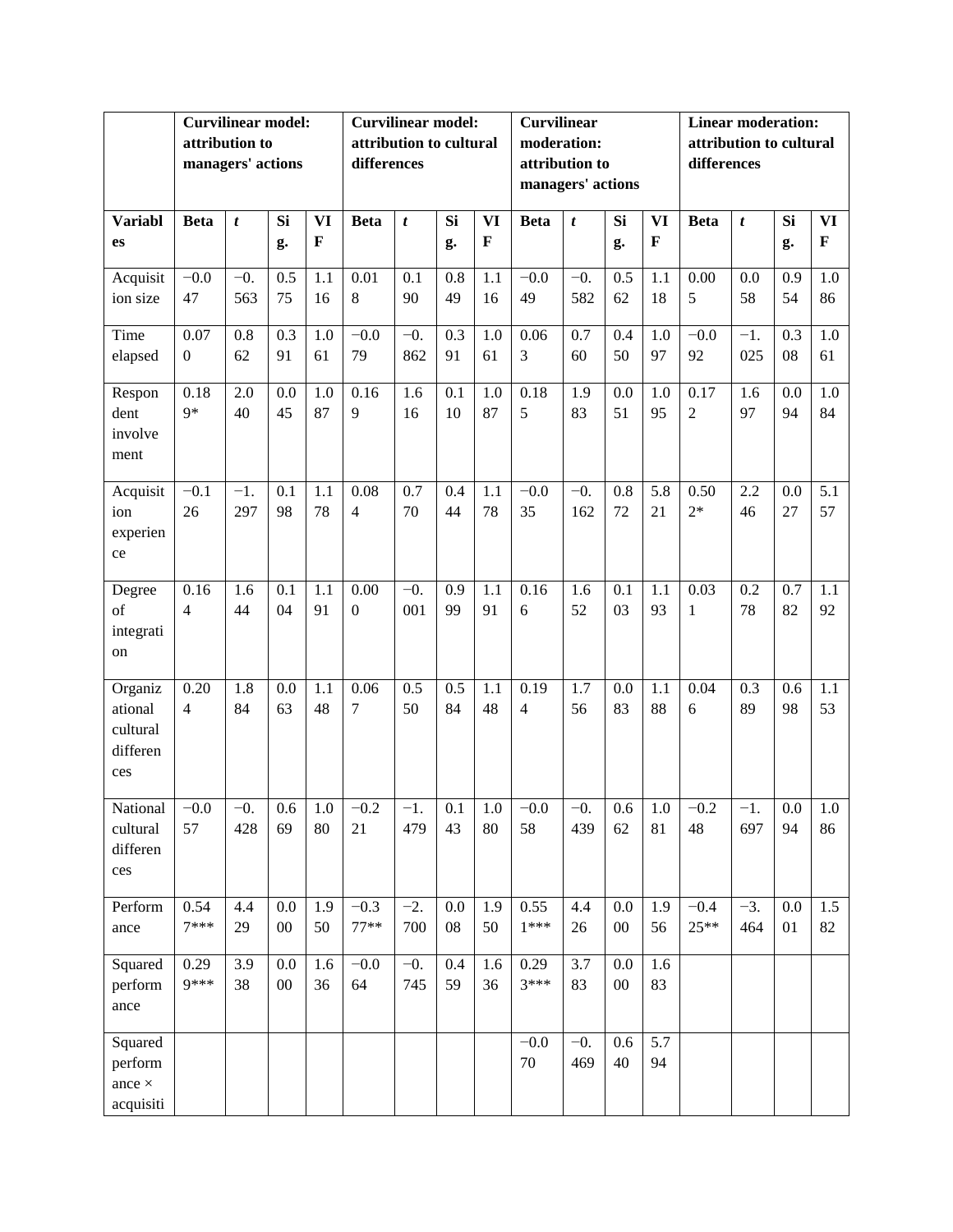| on<br>experien<br>ce |                |  |                  |  |                |  |                |       |         |     |
|----------------------|----------------|--|------------------|--|----------------|--|----------------|-------|---------|-----|
| Perform              |                |  |                  |  |                |  | $-0.4$         | $-2.$ | $0.0\,$ | 4.7 |
| ance $\times$        |                |  |                  |  |                |  | $25*$          | 203   | 30      | 64  |
| acquisiti            |                |  |                  |  |                |  |                |       |         |     |
| on                   |                |  |                  |  |                |  |                |       |         |     |
| experien             |                |  |                  |  |                |  |                |       |         |     |
| $\rm{ce}$            |                |  |                  |  |                |  |                |       |         |     |
| $R^2$                | 0.35           |  | 0.18             |  | 0.35           |  | 0.22           |       |         |     |
|                      | $\overline{7}$ |  | $\boldsymbol{2}$ |  | $\overline{9}$ |  | $\overline{4}$ |       |         |     |
| Adjuste              | 0.28           |  | 0.09             |  | 0.27           |  | 0.13           |       |         |     |
| d $\mathbb{R}^2$     | 5              |  | $\boldsymbol{0}$ |  | $\,8\,$        |  | 6              |       |         |     |
| $R^2$ chan           | 0.12           |  | 0.00             |  | 0.00           |  | 0.04           |       |         |     |
| ${\rm ge}$           | 5              |  | 6                |  | $\sqrt{2}$     |  | 7              |       |         |     |
| $\cal F$             | 4.94           |  | 1.40             |  | 4.42           |  | 2.55           |       |         |     |
|                      | $1***$         |  | 9                |  | $5***$         |  | $9*$           |       |         |     |

All two-tailed tests.  $N = 90$ , missing values were replaced with mean. Data in the table represent standardized beta coefficients. Dependent variables: attribution to managers' actions, attribution to cultural differences. The results are robust to nested models. See the online supporting information for the results of the simpler models. \*p $<0.05$ ; \*\*p $<0.01$ ; \*\*\*p $<0.001$ .

Then, we tested the relationship between M&A performance and attributions to cultural differences (see Table S1). The first-order independent variable *performance* showed a negative and statistically significant relationship with *attribution to cultural differences* (β = − 0.319,  $p < 0.01$ ). The second order term of *performance* (performance squared) was not significant ("Curvilinear Model: Attribution to Cultural Differences" in Table 3). Hence Hypothesis 2a proposing a negative linear relationship was supported while Hypothesis 2b suggesting a curvilinear relationship was not. None of the control variables were significantly related to attribution to cultural differences. We then proceeded to examine the moderating effect of experience. Since the association of M&A performance and attribution to managers' actions was curvilinear, we tested Hypothesis 3b (curvilinear moderation) with respect to attribution to managers' actions. Respectively, since the association of M&A performance and attribution to cultural differences was linear, we focused on Hypothesis 4a (linear moderation) with respect to cultural differences. To test curvilinear moderation in Hypothesis 3b, we included both the first and second order interaction terms *performance* × *acquisition experience* and *performance squared* × *acquisition experience* and tested their association with *attribution to managers actions*. The second order interaction terms were not significant, and therefore Hypothesis 3b was not supported ("Curvilinear Moderation: Attribution to Managers" Actions' in Table [3\)](http://onlinelibrary.wiley.com/doi/10.1002/smj.2163/full#smj2163-tbl-0003).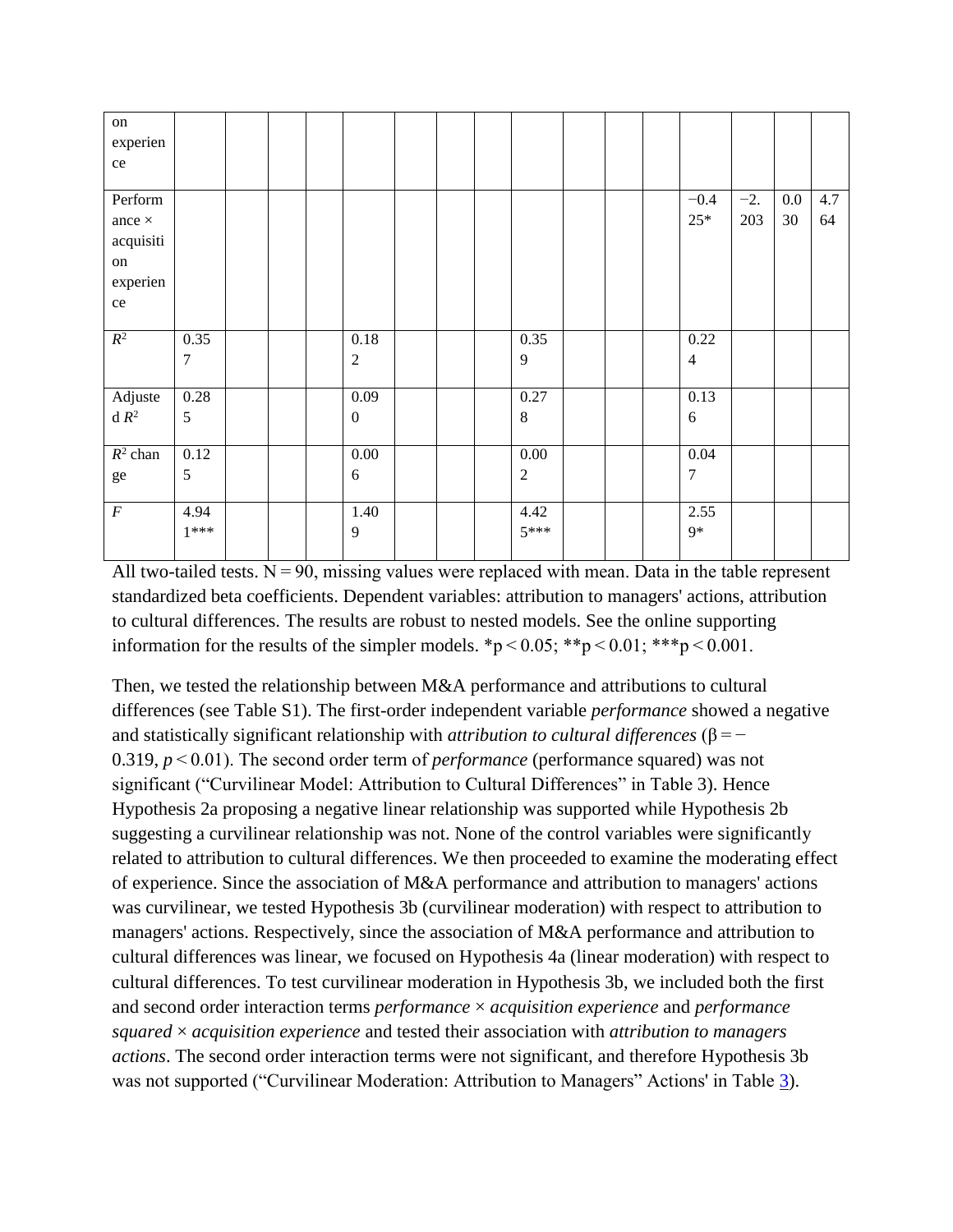To test Hypothesis 4a, we added the interaction term *performance* × *acquisition experience* and examined its relationship with *attribution to cultural differences*. The significant improvement in the new model ("Linear Moderation" in Table 3) compared with the initial linear model (see Table S1) ( $\Delta R^2 = 0.047$ ,  $p < 0.05$ ), and the negative interaction term ( $\beta = -0.425$ ,  $p < 0.05$ ) suggest a negative association between the interaction terms *performance* × *acquisition experience* and *attribution to cultural differences*. In Figure S2, we plotted the interaction effect. It shows that respondents who had been personally involved in a greater number of acquisitions were more likely to attribute low performance to cultural differences, thus supporting our Hypothesis 4a.

#### **DISCUSSION AND CONCLUSION**

#### **Conclusions and contributions**

In this paper, we have examined managers' tendencies to attribute M&A performance to managerial actions and cultural differences. In short, our results suggest that there is a curvilinear association between performance and attributions to managers' actions, but we found no support for the moderating effect of experience. Our findings also indicate that there is a linear association between performance and attributions to cultural differences, which is moderated by prior experience.

By substantiating these attributional tendencies, our results make a significant contribution to M&A research. It is important to better understand how managers and researchers alike make sense of M&A performance and use factors such as cultural differences in their explanations of success or failure. Moreover, our analysis elucidates the specific nature of these attributions and suggests that tendencies to attribute performance to cultural differences and managers' own actions are indeed somewhat different. The findings concerning the attributions to cultural differences support the contention that managers are likely to blame cultural differences for failure. While this result could be expected on the basis of attribution theory, it has major implications for research on M&As as it suggests that managers may use cultural differences as convenient attribution targets. Moreover, we found that prior experience strengthens the association of failure with cultural differences. This is an interesting result; it suggests that managers can "learn" to explain failure with cultural differences, which carries with it a risk of using cultural differences as easy explanations and scapegoats. Thus, "cultural differences" may serve as a convenient attribution target for less successful M&As, and managers may become increasingly skilled at using the rhetoric of cultural differences as they become more experienced with acquisitions. This may result in an overemphasis on cultural factors when explaining success and failure (Teerikangas and Very, 2006; Vaara, 2002) and even a lack of appreciation for the complex cultural dynamics of M&As (Clark *et al*., 2010; Vaara and Tienari, 2011).

Interestingly, the results concerning the attributions to managers' actions tell a somewhat different story. Our results suggest a positive curvilinear relationship between M&A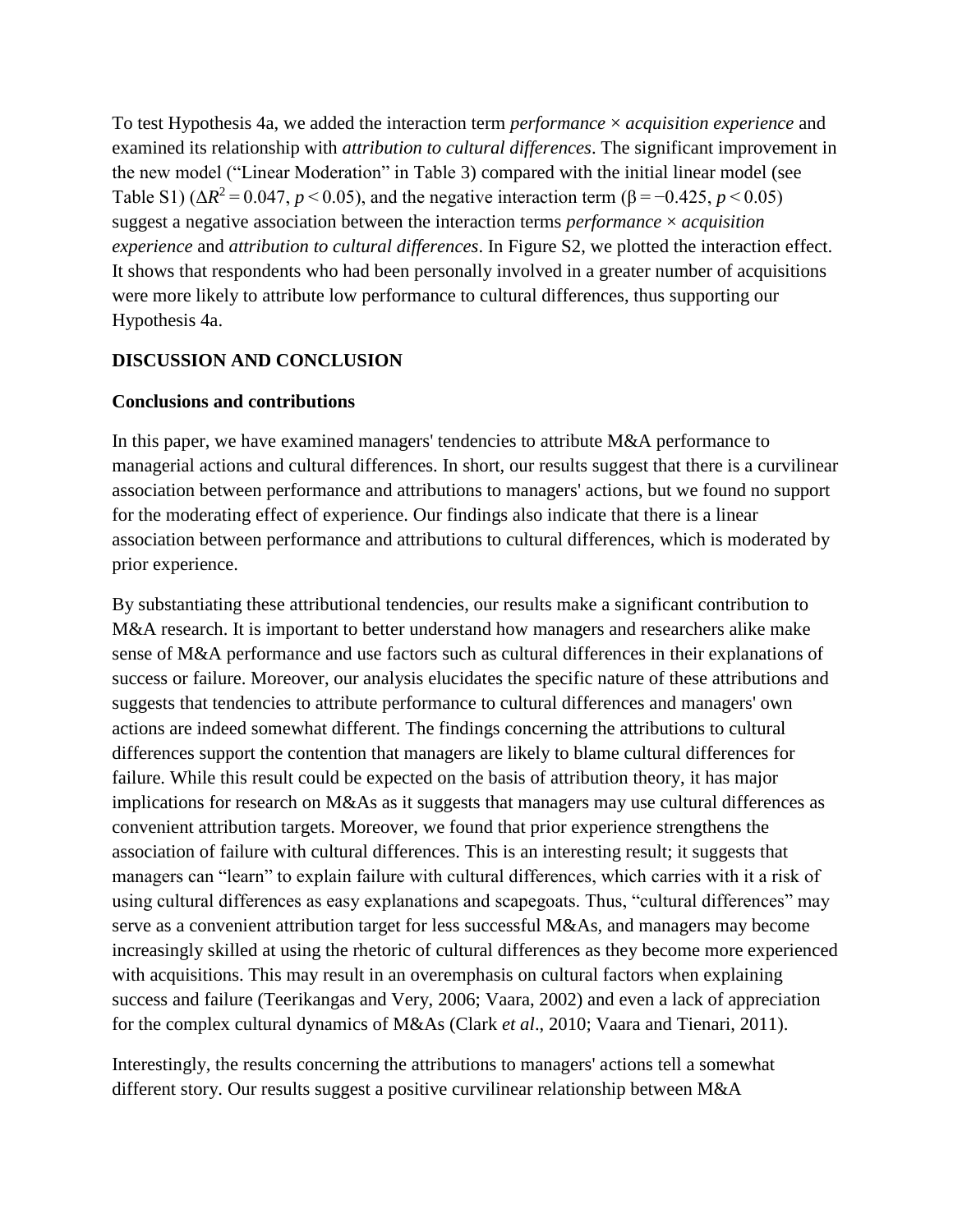performance and attributions to managers' actions. In other words, managers tend to attribute extreme cases of both success and failure to their own actions. Thus, managers are likely to take credit for success, which may among other things lead to an illusion of control or to overconfidence. Such an illusion of control can be dangerous when managers confront the complex challenges of M&A processes (Haspeslagh and Jemison, 1991) and may even partially explain the willingness to engage in risky M&As and "merger frenzy" (Billett and Qian, 2008). However, our curvilinear findings also suggest that managers do attribute extreme cases of failure to their own actions. In such cases, managers may need to project a sense of control both to themselves and others (Schlenker *et al*., 2001). The strength of managerial attributions was, however, unaffected by experience.

By highlighting these attributional tendencies, our analysis has implications for the discussion concerning the conceptualization and measurement of cultural differences (Ailon, 2008; Berry, Guillén, and Zhou, 2010; Boyacigiller *et al*., 1996; Harzing, 2003; Shenkar, 2001,2012a,b). On the one hand, our results point toward the importance of using and developing more objective and comprehensive measures of cultural differences. For example, researchers can use multisource and multilevel research designs where (prior) organizational cultures are measured by groups of lower-level employees previously employed by the independent organizations. In this case, employees' perceptions would be less likely to be biased due to factors related to their prestige and/or self-esteem. Cultural differences could then be operationalized as differences between the perceptions of these groups. The above could be complemented with analyzing differences in perceptions between lower-level employees and higher-level managers. On the other hand, our results caution researchers not to rely overly on any static measure of cultural differences. In the worst case, the result may be myopia or, in other words, systematic overestimation of the impact of culture on different organizational phenomena such as M&A, FDI, and entry mode choice (Harzing, 2003). In light of this debate, our analysis provides additional grounds for developing new kinds of conceptualizations of cultural dynamics. These can include quantitative analyses of convergence or crossvergence in cultural differences (Sarala and Vaara, 2010) or qualitative analyses of cultural identity formation (Clark *et al.*, 2010; Maguire and Phillips, 2008; Riad and Vaara, 2011; Vaara and Tienari, 2011).

Our findings also contribute to research on attributions more generally. Applying insights from attribution theory to M&As is important per se—and consistent with the recent reviews of attribution theory in management studies (Martinko *et al*., 2011). Furthermore, our findings concerning the role of experience and curvilinear relationships may have broader implications for research on attributions. While studies of attributions indicate that experience may strengthen attributional tendencies, systematic analyses have been scarce. One interpretation of the results is that experience may indeed imply learning of a specific kind, i.e., learning to use particular—in our case, cultural—language to explain failure. It would be interesting to examine such phenomena more closely in future studies; this could include analysis of whether and how previous experiences of success or failure make a difference for future attributions. Our findings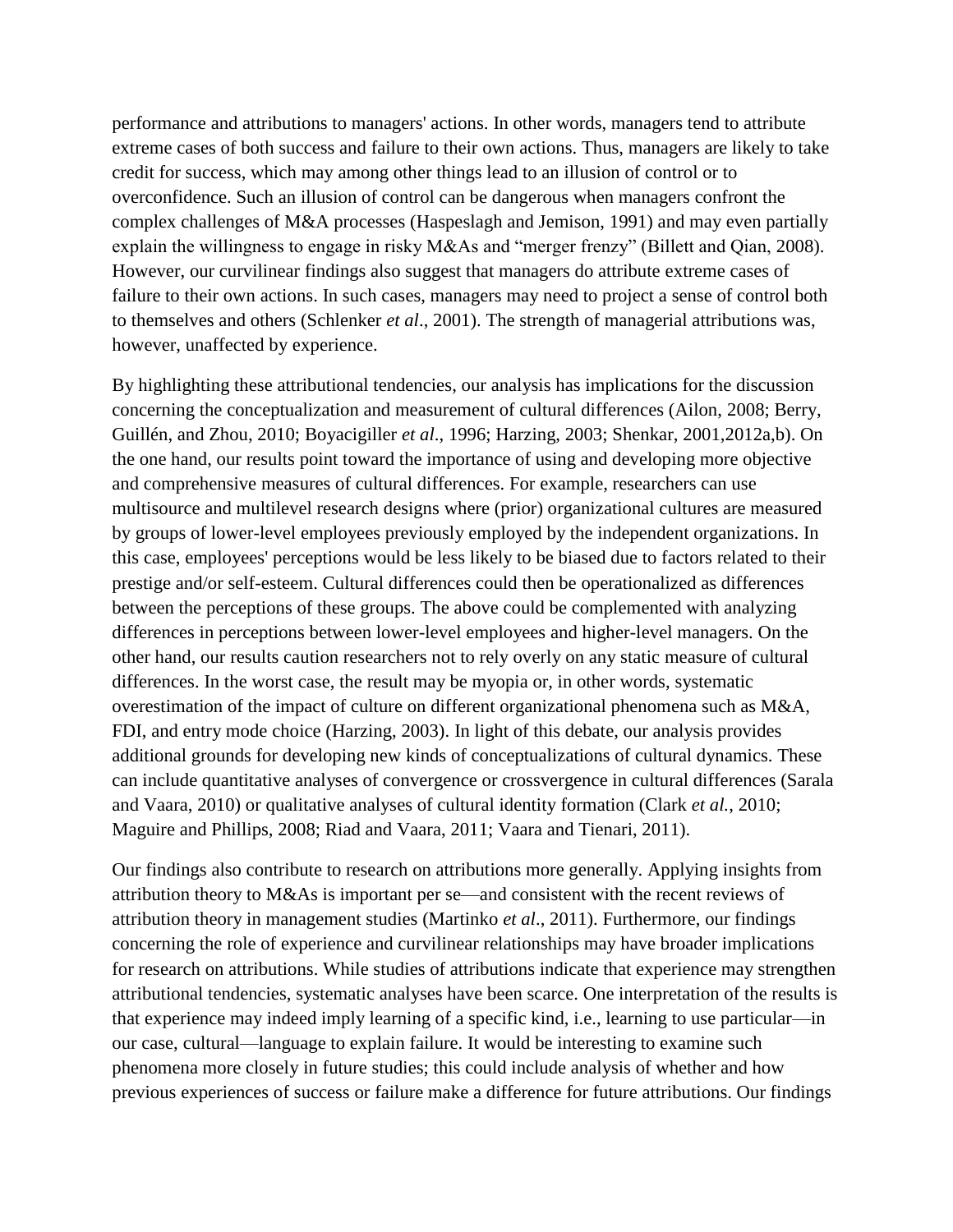concerning curvilinearity can in turn complement recent studies suggesting a more complex and nuanced understanding of self-serving attributions (Hodkins and Liebeskind, 2003; Lee and Robinson, 2000; Lee and Tiedens, 2001; Schlenker *et al*., 2001; Tomlinson *et al*., 2004). The curvilinear nature of the association of performance and attributions with managers' actions may provide a new piece of the puzzle in attribution research—or at least pave the way for new studies examining and testing such curvilinearity. Based on our findings, it seems that managers may need to project a sense of control both to themselves and others, which requires assuming not only credit for success but also responsibility for clear cases of failure.

Our findings also have practical implications. Practitioners should beware of the attributional tendencies that seem to characterize M&As. In particular, there is a need to pay attention to selfserving attributions and the resulting illusion of control that could lead to overly risky deals and create problems in the management of the integration process. Special attention should be focused on how managers may overemphasize the role of cultural differences and even deliberately blame cultural differences for failure. At the same time, other causes of integration problems might pass unnoticed and be left unaddressed. Furthermore, the "negative" connotations of cultural differences may cause the management to overlook the potential value embedded in cultural differences (Björkman *et al*., 2007; Morosini *et al*., 1998; Reus and Lamont. 2009; Stahl and Voigt, 2008) or even shy away from potentially attractive acquisitions in the presence of apparent cultural differences.

#### **Boundary conditions and limitations**

The boundary conditions of our study should be taken seriously when interpreting these findings. Our analysis is based on a sample of Finnish companies' acquisitions made during a specific period. Thus, our results may be influenced by the characteristics of Finnish firms and this time period. For example, the Finnish economy has been historically driven by the pulp and paper and metal sectors. It could be that attribution effects are more salient in these types of "traditional" industries where Finns consider themselves to be proficient and have a national heritage. While we tested our model for some of the peculiarities of the Finnish context (e.g., main traditional industries) and found our results to be unaffected, it would be important to examine attributional tendencies in other national and cultural contexts (Morris and Peng, 1994). Furthermore, it may be that the specific time period emphasizes tendencies that could be different in other circumstances. Thus, it would be interesting to compare attributional tendencies for example in times of boom and bust.

Our study is based on top managers' perceptions. While it is important to examine key decision makers' interpretations, it is possible that employees, managers of other companies, experts such as consultants or financial analysts, or the media might manifest other tendencies. An analysis and comparison of various groups' attributional tendencies would be a major issue for future research. Such studies could also go further in analysis of agreement and disagreement as well as criticality.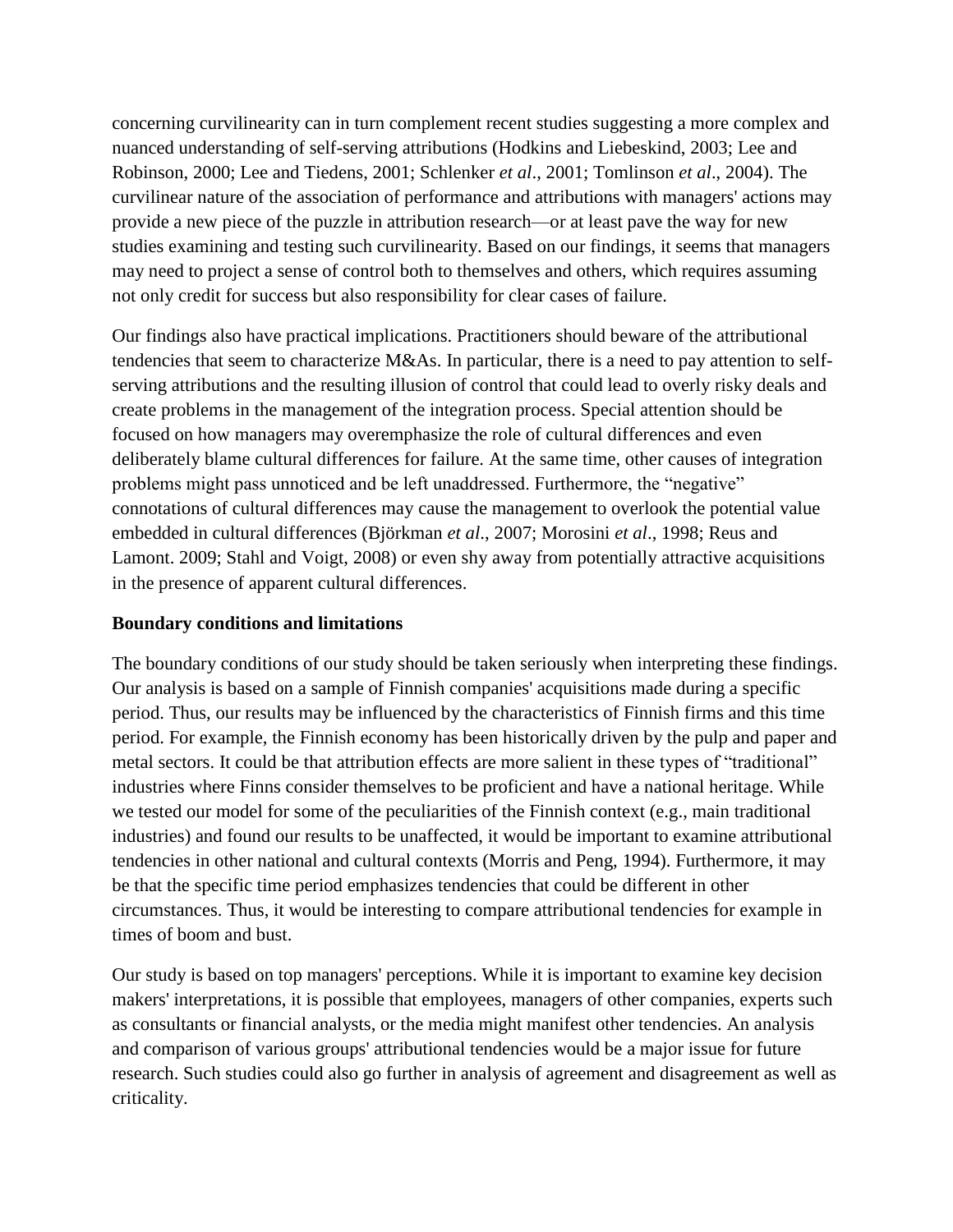Our analysis is largely, but not entirely, based on survey data. Although, for example, the national cultural difference measures were based on external data, our results may involve a risk of common method variance. However, the fact that our tests did not indicate any such bias should alleviate this concern. Nevertheless, it would be interesting to compare these results against an analysis where some of the measures were operationalized differently or drawn from other types of data.

We relied on cross-sectional, perceptual measures, and thus cannot establish causal direction per se, which means that the risk of reverse causality must be kept in mind when interpreting our findings. In particular, it is important to focus attention on three key issues related to the role of cultural differences in our models. First, one could argue that managers' assessments of cultural differences might be affected by the attributional tendencies. The fact that our models include not only a measure of organizational cultural differences (based on the managers' own assessments) but also national cultural differences (based on external data) should alleviate this concern (see also the discussion about common method variance above). Second, one could raise the question of whether the results would reflect the actual impact of cultural differences on M&A performance; for instance, larger cultural differences would be reflected in poorer performance and thus in attributions to cultural differences. To deal with these concerns, we systematically controlled for the impact of cultural differences (both organizational and national) on the attributional tendencies in all our models. Third, our cross-sectional analysis cannot per se establish whether performance affects attributional tendencies or vice versa. In our case, the assessments of performance could be influenced by the attributions to cultural differences. The fact that the financial performance measure (gathered on the basis of available data) correlated significantly and positively with the subjective assessments should at least partially alleviate this concern. Moreover, it is usually assumed in attribution research that people first make sense of success/failure to be able to then construct explanations (attributions). We think that this is also likely to be the usual process in the case of our analysis, especially because the managers first responded to questions about performance and only after that to the questions measuring attributions. Nevertheless, the exact process of making sense of performance and attributions may be more complicated than usually assumed; it may, for instance, be the case that managers in "normal circumstances" frame success/failure and develop explanations for it (attributions) in a process that involves the mutual reconstruction of both aspects of the association. Thus, we underscore the need for future studies using other types of research designs and performance and attributional measures to verify our propositions and elaborate on our findings.

In all, the results of our analysis should be taken seriously by researchers and practitioners alike when making sense of performance in M&A and other contexts. While the specific features of our sample and other limitations of our study need to be taken into consideration, our analysis does indicate that attributional tendencies are likely to play an important role when explaining performance, with significant theoretical, methodological, and practical implications. Our study has provided intriguing results, but it also gives rise to a number of fascinating new questions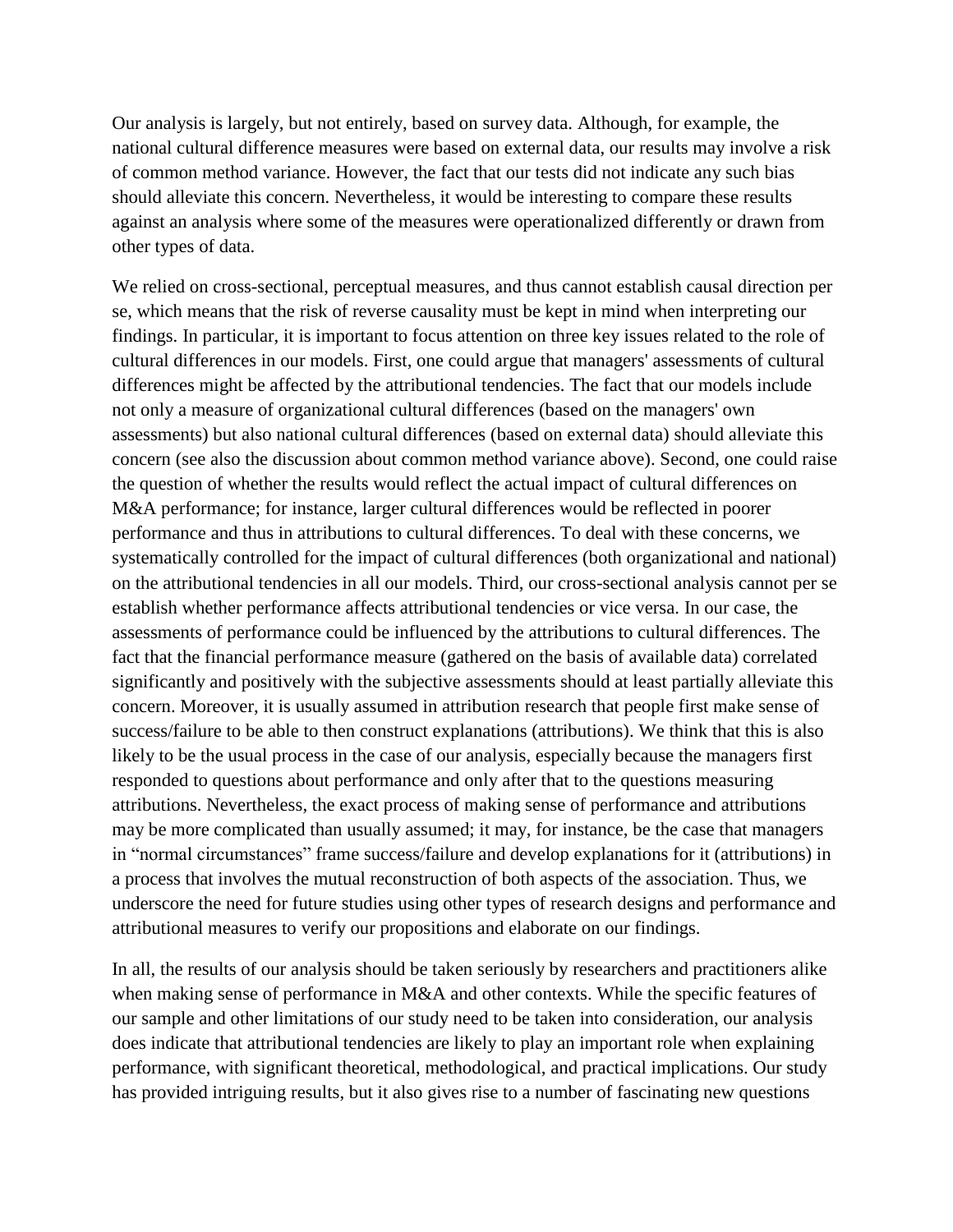and issues that warrant attention in future research on attributions in the M&A and other contexts.

### **ACKNOWLEDGEMENTS**

Eero Vaara is the lead author of this paper; Paulina Junni and Riikka Sarala are listed in alphabetical order; Mats Ehrnrooth and Alexei Koveshnikov are also listed in alphabetical order. We want to thank Yaakov Weber for his insights when working on an earlier paper on the same topic and David Miller for the language review. We also want to express our gratitude to Will Mitchell for excellent guidance and helping to develop our initial ideas into a fully fledged argument and our reviewers for insightful and constructive comments.

#### **REFERENCES**

Ailon G. 2008. Mirror, mirror on the wall: culture's consequences in a value test of its own design. *Academy of Management Review***33**(4): 885–904.

Arkin RM, Detchon CS, Maruyama GM. 1981. Causal attributions of high and low achievement motivation college students for performance on examinations. *Motivation and Emotion* **5**(2): 139–151.

Bandura A. 1997. *Self-Efficacy: The Exercise of Control*. Freeman: New York.

Barnett ML, Salomon RM. 2006. Beyond dichotomy: the curvilinear relationship between social responsibility and financial performance. *Strategic Management Journal* **27**(11): 1101–1122.

Berry H, Guillén MF, Zhou N. 2010. An institutional approach to cross-national distance. *Journal of International Business Studies***41**(9): 1460–1480.

Bettman JR, Weitz BA. 1983. Attributions in the board room: causal reasoning in corporate annual reports. *Administrative Science Quarterly* **28**(2): 165–183.

Billett MT, Qian Y. 2008. Are overconfident managers born or made? Evidence of selfattribution bias from frequent acquirers.*Management Science* **54**(6): 1037–1051.

Birkinshaw J, Bresman H, Håkanson L. 2000. Managing the post-acquisition integration process: how the human integration and task integration processes interact to foster value creation. *Journal of Management Studies* **37**(3): 395–425.

Björkman I, Stahl G, Vaara E. 2007. Cultural differences and capability transfer in cross-border acquisitions: the mediating roles of capability complementarity, absorptive capacity, and social integration. *Journal of International Business Studies* **38**(4): 658–672.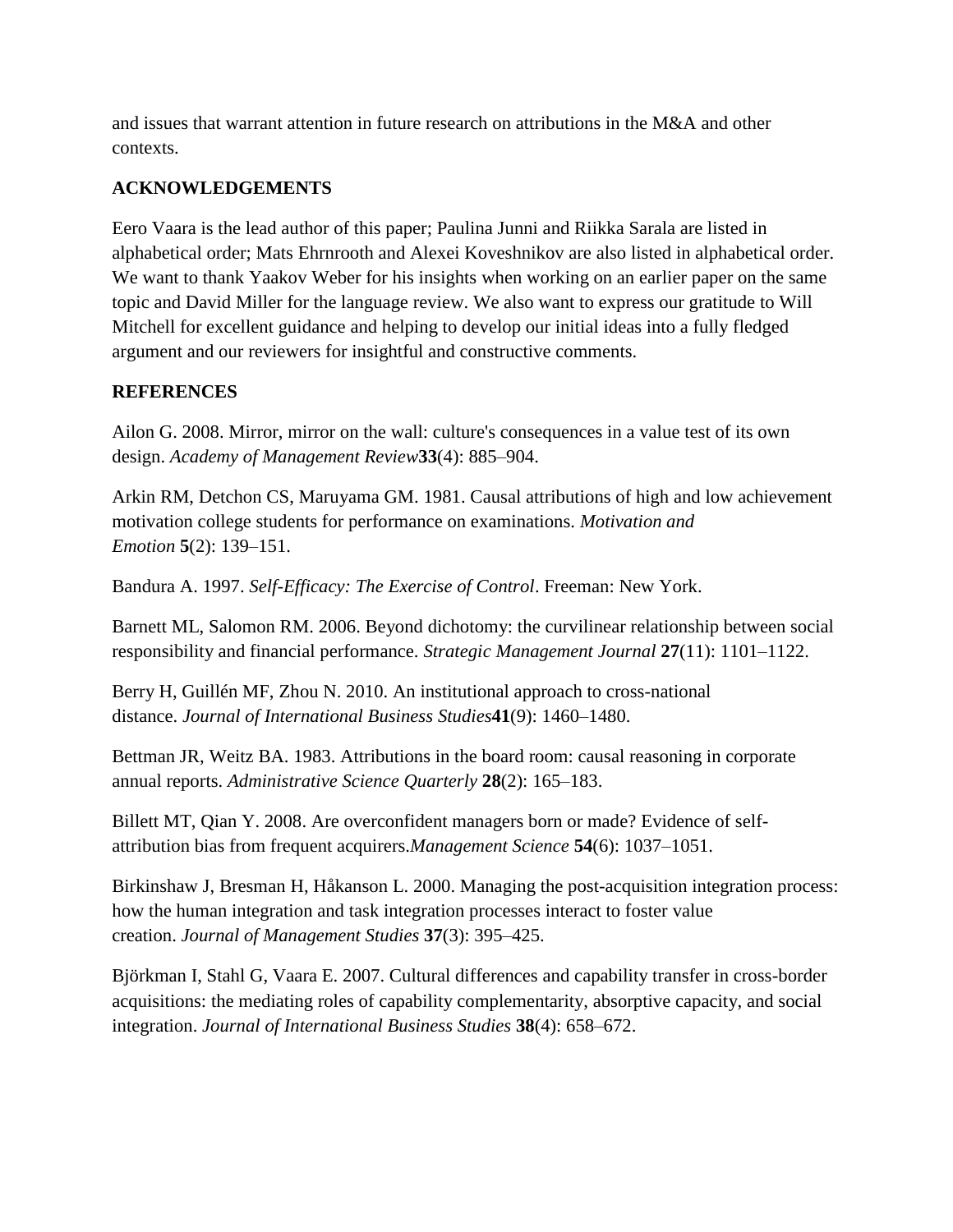Boyacigiller N, Kleinberg MJ, Philips M, Sackmann S. 1996. Conceptualizing culture. In *Handbook for International Management Research*, Punnett BJ, Shenkar O (eds). Blackwell: Cambridge, MS; 157–208.

Brown KA. 1984. Explaining group poor performance: an attributional analysis. *Academy of Management Review* **9**(1): 54–63.

Calori R, Lubatkin M, Very P. 1994. Control mechanisms in cross-border acquisitions: an international comparison. *Organization Studies* **15**(3): 361–379.

Camerer C, Lovallo D. 1999. Overconfidence and excess entry: an experimental approach. *American Economic Review* **89**(1):306–318.

Chakrabarti R, Gupta-Mukherjee S, Jayaraman N. 2009. Mars-venus marriages: culture and cross-border M&A. *Journal of International Business Studies* **40**(2): 216–236.

Chang SJ, Witteloostuijn AV, Eden L. 2010. Common method variance in international business research. *Journal of International Business Studies* **41**(2): 178–184.

Chatterjee S, Lubatkin MH, Schweiger DM, Weber Y. 1992. Cultural differences and shareholder value in related mergers: linking equity and human capital. *Strategic Management Journal* **13**(5): 319–334.

Clark SM, Gioia DA, Ketchen J, Thomas JB. 2010. Transitional identity as a facilitator of organizational identity change during a merger. *Administrative Science Quarterly* **55**(3): 397– 438.

Datta DK. 1991. Organizational fit and acquisition performance: effects of post-acquisition integration. *Strategic Management Journal***12**(4): 281–297.

De Michele P, Gansneder B, Solomon G. 1998. Success and failure attributions of wrestlers: further evidence of the self-serving bias.*Journal of Sport Behavior* **21**(3): 242–255.

Duncan TE, McAuley E. 1993. Social support and efficacy cognitions in exercise adherence: a latent growth curve analysis. *Journal of Behavioral Medicine* **16**(2): 199–218.

Dundas KNM, Richardson PR. 1982. Implementing the unrelated product strategy. *Strategic Management Journal* **3**(4): 287–301.

Duval TS, Silvia PJ. 2002. Self-awareness, probability of improvement, and the self-serving bias. *Journal of Personality and Social Psychology* **82**(1): 49–61.

Greenlees I, Stopforth M, Graydon J, Thelwell R, Filby W, El-Hakim Y. 2007. The impact of match importance and gender on the team-serving attributional bias among interdependent sports team players. *Group Dynamics: Theory, Research, and Practice* **11**(1):54–65.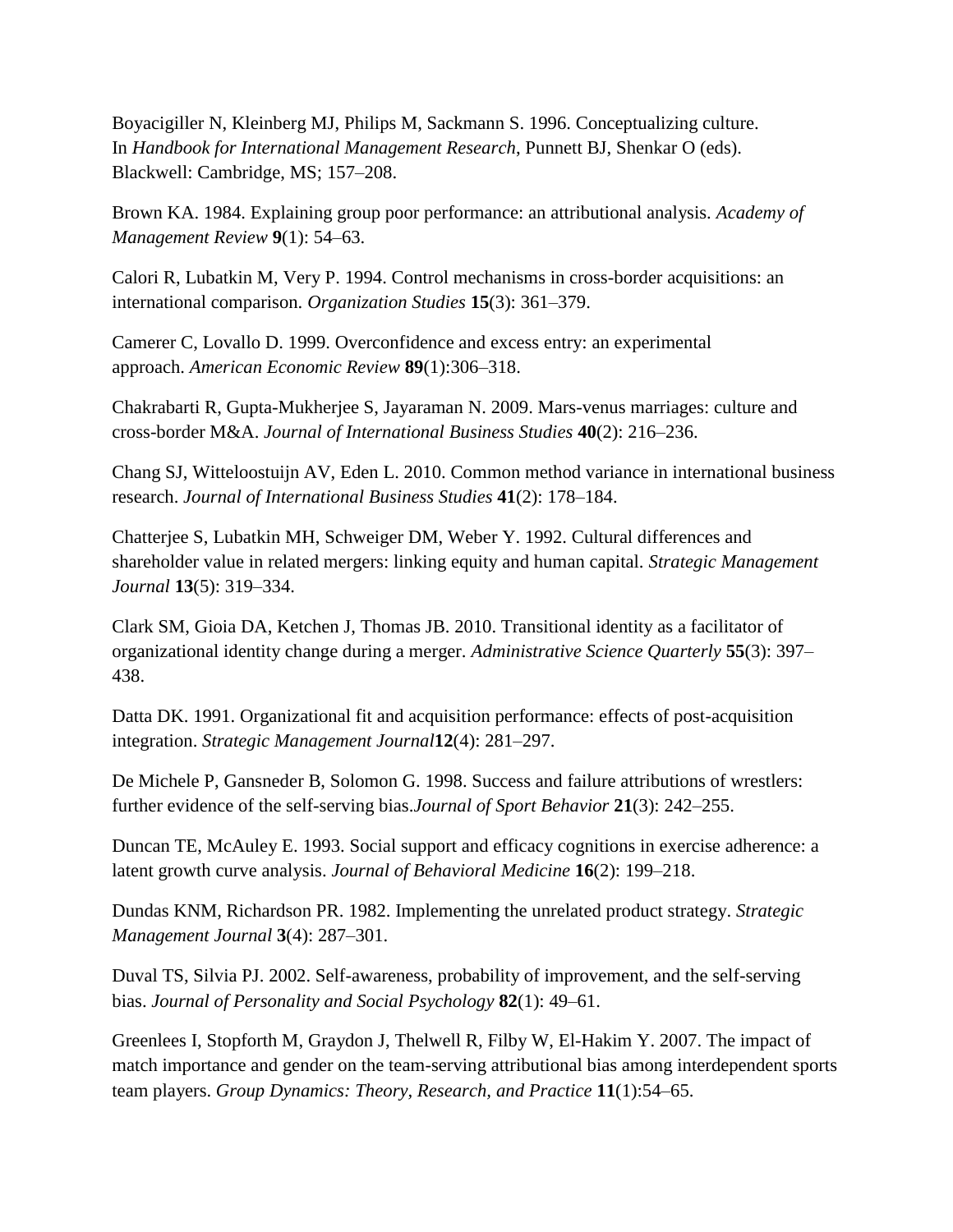Haleblian J, Finkelstein S. 1999. The influence of organizational acquisition experience on acquisition performance: a behavioral learning perspective. *Administrative Science Quarterly* **44**(1): 29–56.

Harvey P, Martinko MJ. 2009. An empirical examination of the role of attributions in psychological entitlement and its outcomes.*Journal of Organizational Behavior* **30**(4): 459–476.

Harzing A-W. 2003. The role of culture in entry-mode studies: from neglect to myopia? In *Managing Multinationals in a Knowledge Economy: Economics, Culture and Human Resources*, Cheng JLC, Hitt MA (eds). Elsevier: Amsterdam; 75–127.

Haspeslagh PC, Jemison DB. 1991. *Managing Acquisitions*. Free Press: New York.

Hayward ML. 2002. When do firms learn from their acquisition experience? Evidence from 1990–1995. *Strategic Management Journal* **23**(1): 21–39.

Hayward ML, Shimizu K. 2006. De-commitment to losing strategic action: evidence from the divestiture of poorly performing acquisitions. *Strategic Management Journal* **27**(6): 541–557.

Heider F. 1958. *The Psychology of Interpersonal Relations*. Wiley: New York.

Hilary G, Menzly L. 2006. Does past success lead analysts to become overconfident? *Management Science* **52**(4): 489–500.

Hodkins HS, Liebeskind E. 2003. Apology versus defense: antecedents and consequences. *Journal of Experimental Social Psychology* **39**(4): 297–316.

Hofstede GH. 1991. *Cultures and Organizations: Software of the Mind*. McGraw-Hill: London, UK.

Homsma GJ, Van Dyck C, De Gilder D, Koopman PL, Elfring T. 2007. Overcoming errors: a closer look at the attributional mechanism.*Journal of Business and Psychology* **21**(4): 559–583.

House RJ, Hanges PJ, Javidan M, Dorfman PW, Gupta V. 2004. *Culture, Leadership, and Organizations*. Sage Publications:Thousand Oaks, CA.

Jordan AH, Audia P. 2012. Self-Enhancement and learning from performance feedback. *Academy of Management Review* **37**(2):211–231.

Kelley HH. 1967. Attribution theory in social psychology. In *Nebraska Symposium on Motivation*, Levine D (ed). University of Nebraska Press: Lincoln, UK; 192–238.

Kelley HH. 1971. *Attribution in Social Interactions*. General Learning Press: New York.

Kelley HH. 1973. The process of causal attribution. *American Psychologist* **28**(2): 107–128.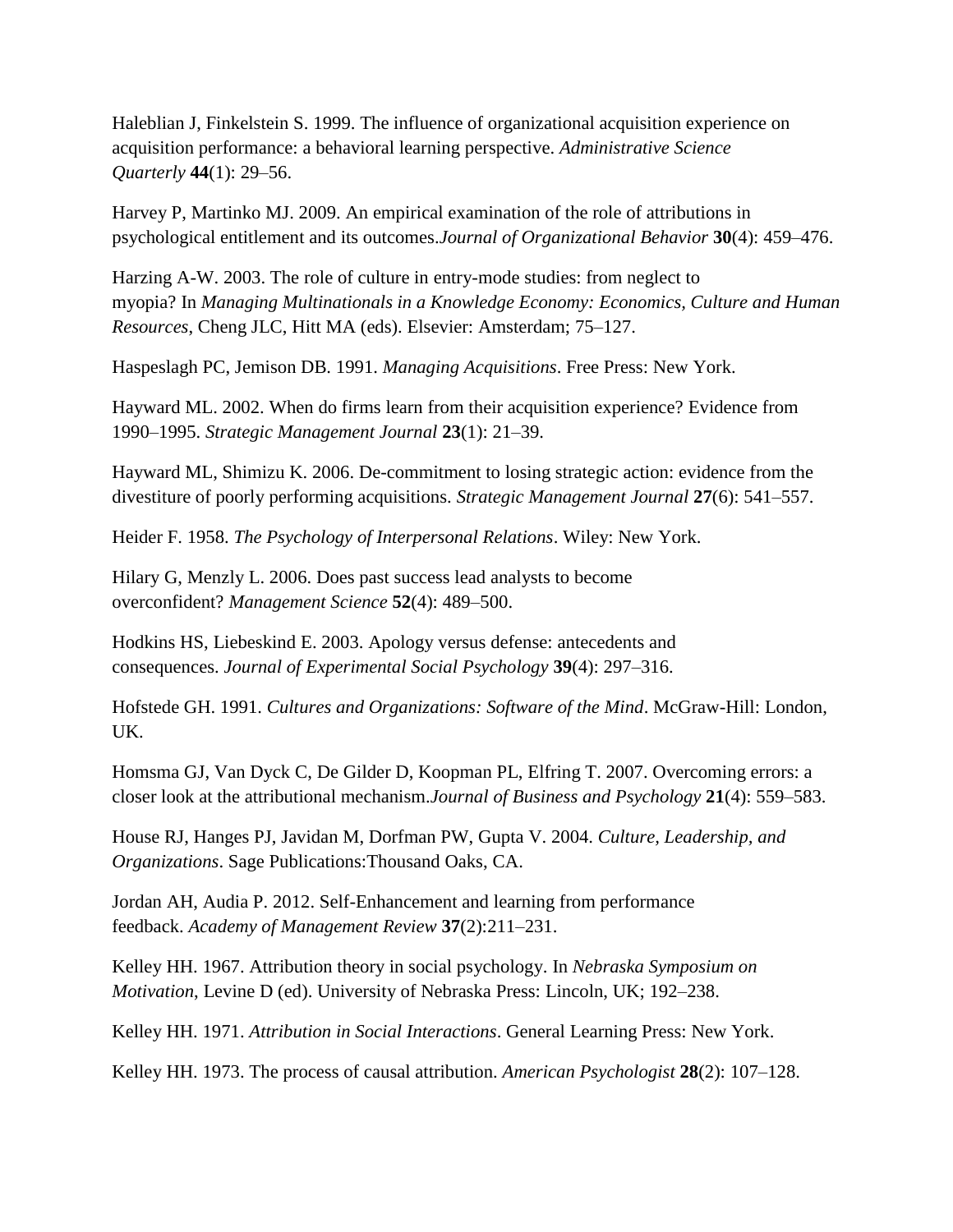King DR, Dalton DR, Daily CM, Covin JG. 2004. Meta-analyses of post-acquisition performance: indications of unidentified moderators. *Strategic Management Journal* **25**(2): 187– 200.

Kogut B, Singh H. 1988. The effect of national culture on the choice of entry mode. *Journal of International Business Studies* **19**(3):411–432.

Lee F. 1997. When the going gets tough, do the tough ask for help? Help seeking and power motivation in organizations.*Organizational Behavior and Human Decision Processes* **72**(3): 336–363.

Lee F, Robinson R. 2000. An attributional analysis of social accounts: implications of playing the blame game. *Journal of Applied Social Psychology* **30**(9): 1853–1879.

Lee F, Tiedens L. 2001. Who's being served? "Self-serving" attributions in social hierarchies. *Organizational Behavior and Human Decision Processes* **84**(2): 254–287.

Maguire S, Phillips N. 2008. 'Citibankers' at citigroup: a study of the loss of institutional trust after a merger. *Journal of Management Studies* **45**(2): 372–401.

Malmendier U, Tate G. 2005. CEO overconfidence and corporate investment. *Journal of Finance* **60**(6): 2661–2700.

Malmendier U, Tate G. 2008. Who makes acquisitions? CEO overconfidence and the market's reaction. *Journal of Financial Economics* **89**(1): 20–43.

Mantere S, Aula P, Schildt H, Vaara E. 2013. Narrative attributions of entrepreneurial failure. *Journal of Business Venturing* **28**(4):459–473.

March JG, Sutton RI. 1997. Organizational performance as a dependent variable. *Organization Science* **8**(6): 698–706.

Martinko MJ, Harvey P, Dasborough MT. 2011. Attribution theory in the organizational sciences: a case of unrealized potential.*Journal of Organizational Behaviour* **32**(1): 144–149.

Mitchell TR, Kalb LS. 1982. Effects of job experience on supervisor attributions for a subordinate's poor performance. *Journal of Applied Psychology* **67**(2): 181–188.

Morosini P, Shane S, Singh H. 1998. National cultural distance and cross-border acquisition performance. *Journal of International Business Studies* **29**(1): 137–158.

Morris MW, Peng K. 1994. Culture and cause: American and Chinese attributions for social and physical events. *Journal of Personality and Social Psychology* **67**(6): 949–971.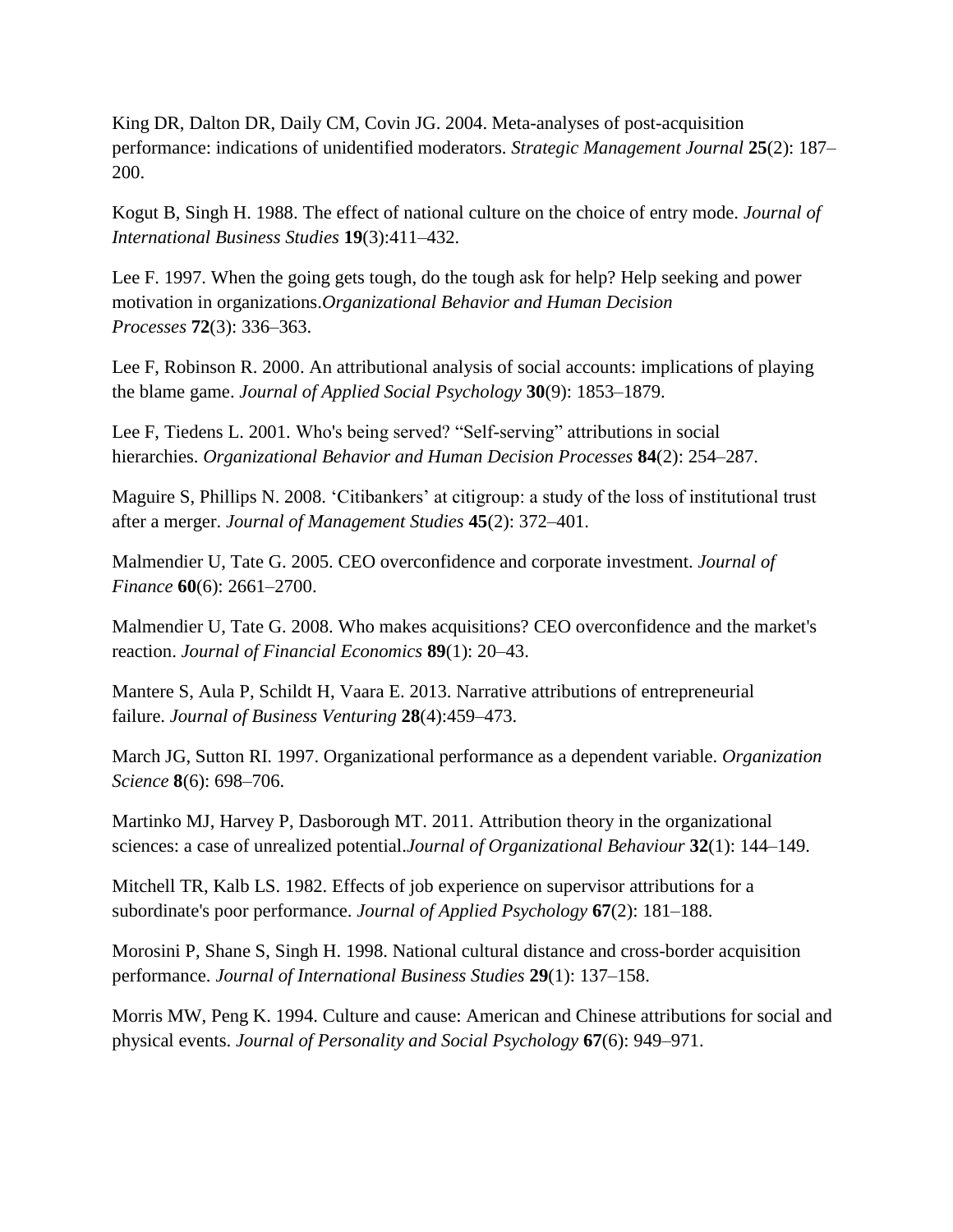Nishii LH, Lepak DP, Schneider B. 2008. Employee attributions of the "why" of HR practices: their effects on employee attitudes and behaviors, and customer satisfaction. *Personnel Psychology* **61**(3): 503–545.

Podsakoff PM, MacKenzie SB, Lee J-Y, Podsakoff NP. 2003. Common method biases in behavioral research: a critical review of the literature and recommended remedies. *Journal of Applied Psychology* **88**(5): 879–903.

Reisenzein R, Rudolph U. 2008. The discovery of common-sense psychology. *Social Psychology* **39**(3): 125–133.

Reus TH, Lamont BT. 2009. The double-edged sword of cultural distance in international acquisitions. *Journal of International Business Studies* **40**: 1298–1316.

Riad S, Vaara E. 2011. Varieties of metonymy in media accounts of mergers and acquisitions. *Journal of Management Studies* **48**(4):737–771.

Salancik GR, Meindl JR. 1984. Corporate attributions as strategic illusions of management control. *Administrative Science Quarterly***29**(2): 238–254.

Sarala RM, Vaara E. 2010. Cultural differences, convergence, and crossvergence as explanations of knowledge transfer in international acquisitions. *Journal of International Business Studies* **41**(8): 1365–1390.

Schaffer BS. 2002. Board assessments of managerial performance: an analysis of attribution processes. *Journal of Managerial Psychology* **17**(2): 95–115.

Schlenker BR, Pontari BA, Christopher AN. 2001. Excuses and character: personal and social implications of excuses. *Personality and Social Psychology Review* **5**(15): 15–32.

Schunk DH. 1994. Self-regulation of self-efficacy and attributions in academic settings. In *Self-Regulation of Learning and Performance: Issues and Educational Implications*, Schunk DH, Zimmerman BJ (eds). Erlbaum: Hillsdale, NJ; 75–99.

Schunk DH, Gunn TP. 1986. Self-efficacy and skill development: influence of task strategies and attribution. *Journal of Educational Psychology* **79**(4): 238–244.

Shenkar O. 2001. Cultural distance revisited: Towards a more rigorous conceptualization and measurement of cultural differences.*Journal of International Business Studies* **32**(3): 519–536.

Shenkar O. 2012a. Cultural distance revisited: towards a more rigorous conceptualization and measurement of cultural differences.*Journal of International Business Studies* **43**(1): 1–11.

Shenkar O. 2012b. Beyond cultural distance: Switching to a friction lens in the study of cultural differences. *Journal of International Business Studies* **43**(1): 12–17.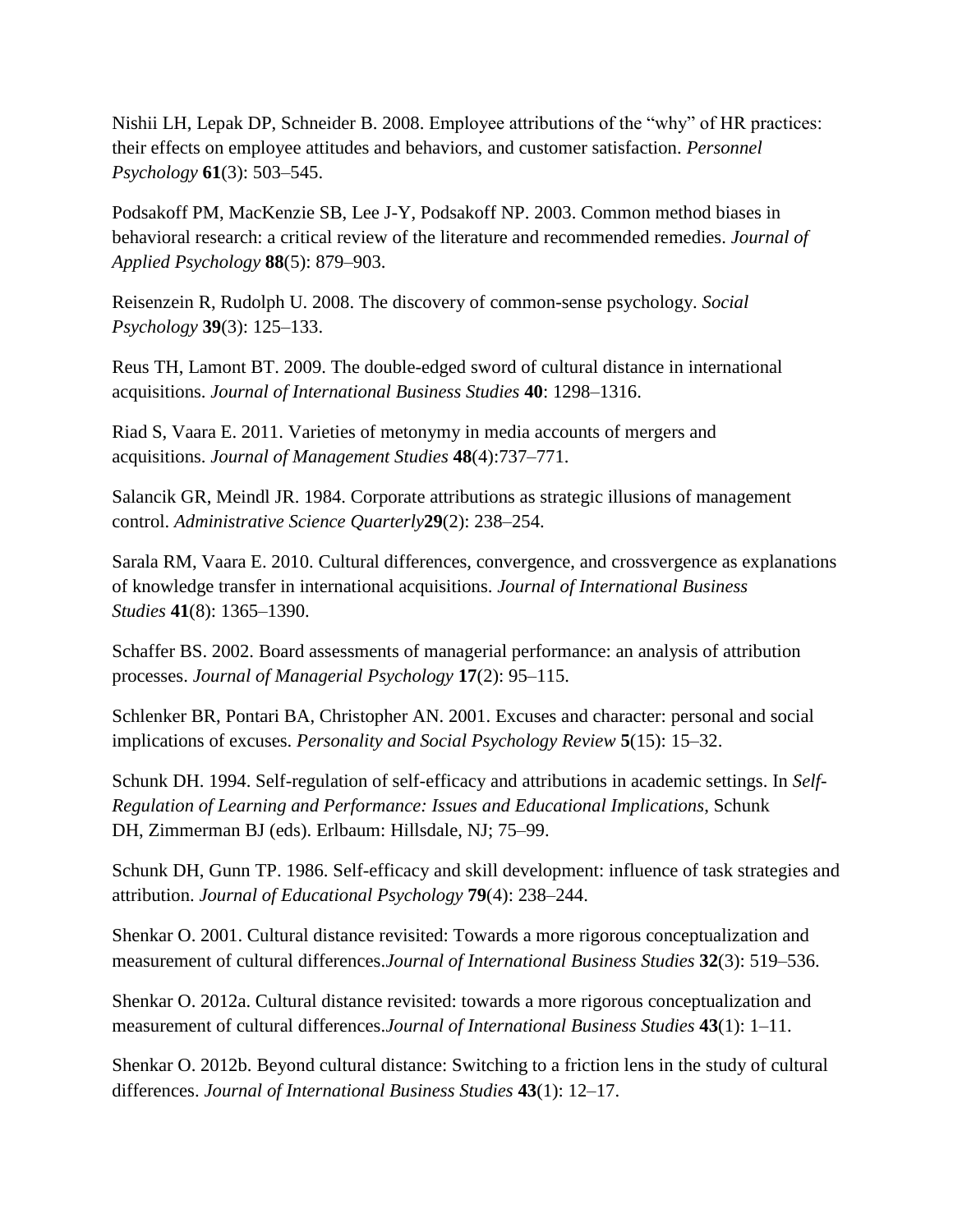Shook CL, Ketchen DJ, Hult GTM, Kacmar KM. 2004. An assessment of the use of structural equation modeling in strategic management research. *Strategic Management Journal* **25**(4): 397– 404.

Smither J, Skov RB, Adler S. 1986. Attributions for the poorly performing blackjack dealer: in the cards or inability? *Personnel Psychology* **39**(1): 123–139.

Spector PE. 2006. Method variance in organizational research: truth or urban legend? *Organizational Research Methods* **9**(2):221–232.

Stahl GK, Mendenhall M, Weber Y. 2005. Research in socio-cultural integration in mergers and acquisitions. In *Mergers and Acquisitions: Managing Culture and Human Resources*, Stahl GK, Mendenhall ME (eds). Stanford University Press: Stanford, CA;401–411.

Stahl GK, Voigt A. 2008. Do cultural differences matter in mergers and acquisitions? A tentative model for examination. *Organization Science* **19**(1): 160–176.

Staw BM, McKechnie PI, Puffer SM. 1983. The justification of organizational performance. *Administrative Science Quarterly* **28**(4):582–600.

Teerikangas S, Very P. 2006. The culture-performance relationship in M&A: from yes/no to how. *British Journal of Management* **17**(1):31–48.

Tomlinson EC, Dineen BR, Lewicki RJ. 2004. The road to reconciliation: antecedents of victim willingness to reconcile following a broken promise. *Journal of Management* **30**(2): 165–188.

Vaara E. 2002. On the discursive construction of success/failure in narratives of post-merger integration. *Organization Studies* **23**(2):211–248.

Vaara E, Tienari J. 2011. On the narrative construction of MNCs: an antenarrative analysis of legitimation and resistance in a cross-border merger. *Organization Science* **22**(2): 370–390.

Very P, Lubatkin M, Calori R. 1996. A cross-national assessment of acculturative stress in recent European mergers. *International Studies of Management and Organization* **26**(1): 59–86.

Very P, Lubatkin M, Calori R, Veiga J. 1997. Relative standing and the performance of recently acquired European firms. *Strategic Management Journal* **18**(8): 593–614.

Weber Y, Shenkar O, Raveh A. 1996. National and corporate cultural fit in mergers/acquisitions: an exploratory study. *Management Science* **42**(8): 1215–1227.

Weiner B. 1979. A theory of motivation for some classroom experiences. *Journal of Educational Psychology* **71**(1): 3–25.

Weiner B. 1992. *Human Motivation: Metaphors, Theories and Research*. Sage: Newbury Park, CA.